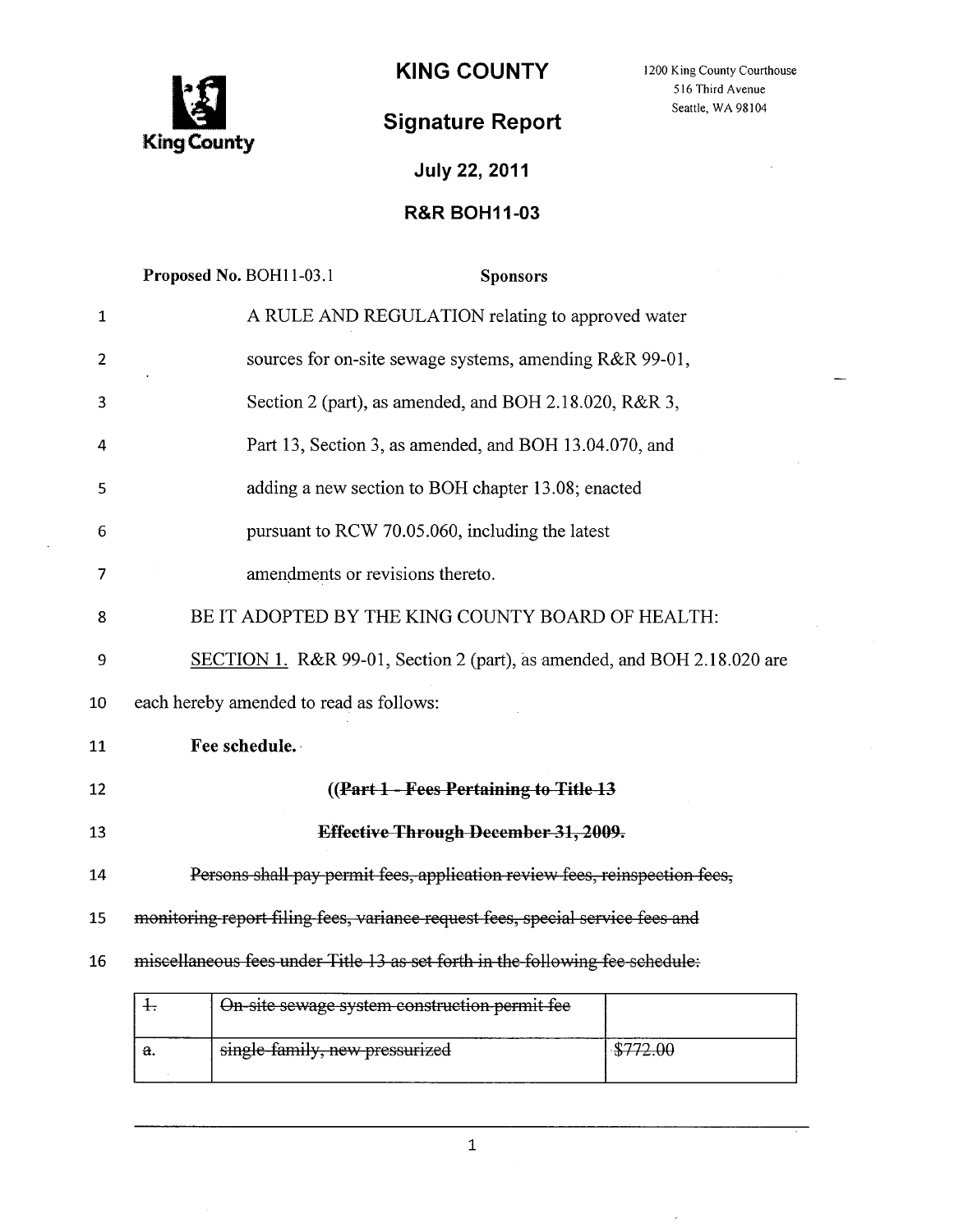| $\theta$ .         | single-family, new gravity                        | \$665.00        |
|--------------------|---------------------------------------------------|-----------------|
| $e_{\tau}$         | single-family, repair or modification             | \$596.00        |
| $\overline{d}$ .   | single-family, limited repair                     | \$212.00        |
| e.                 | non-single-family                                 | \$1,035.00      |
| f.                 | delinquent submittal of record drawing            | \$173.00        |
| $\overline{z}$ .   | On-site sewage system maintainer certificate of   |                 |
|                    | competency fee                                    |                 |
| $\theta$ .         | <b>Issued July 1 or before</b>                    | \$277.00        |
| $\theta$ .         | Issued after July 1                               | \$139.00        |
| $e_{\overline{z}}$ | Maintainer competency examination                 | \$277.00        |
| $\frac{3}{2}$ .    | Master installer certificate of competency fee    |                 |
| $a_{\overline{r}}$ | <b>Issued July 1 or before</b>                    | \$277.00        |
| b.                 | Issued after July 1                               | \$139.00        |
| $e_{\tau}$         | Master installer competency examination           | \$277.00        |
| 4.                 | Associate installer certificate of competency fee |                 |
| a.                 | Initial and renewal certificate                   | \$104.00        |
| $\mathbf{b}$ .     | Associate installer competency examination        | \$173.00        |
| $\overline{5}$ .   | On-site sewage system pumper certificate of       |                 |
|                    | competency fee                                    |                 |
| $a$ .              | <b>Business owner</b>                             | \$208.00        |
| b.                 | Pumper employee                                   | \$104.00        |
| $e_{\cdot}$        | Vehicle inspection tab                            | \$87.00/vehicle |
|                    |                                                   |                 |

 $\hat{\mathcal{A}}$ 

 $\sim 10^7$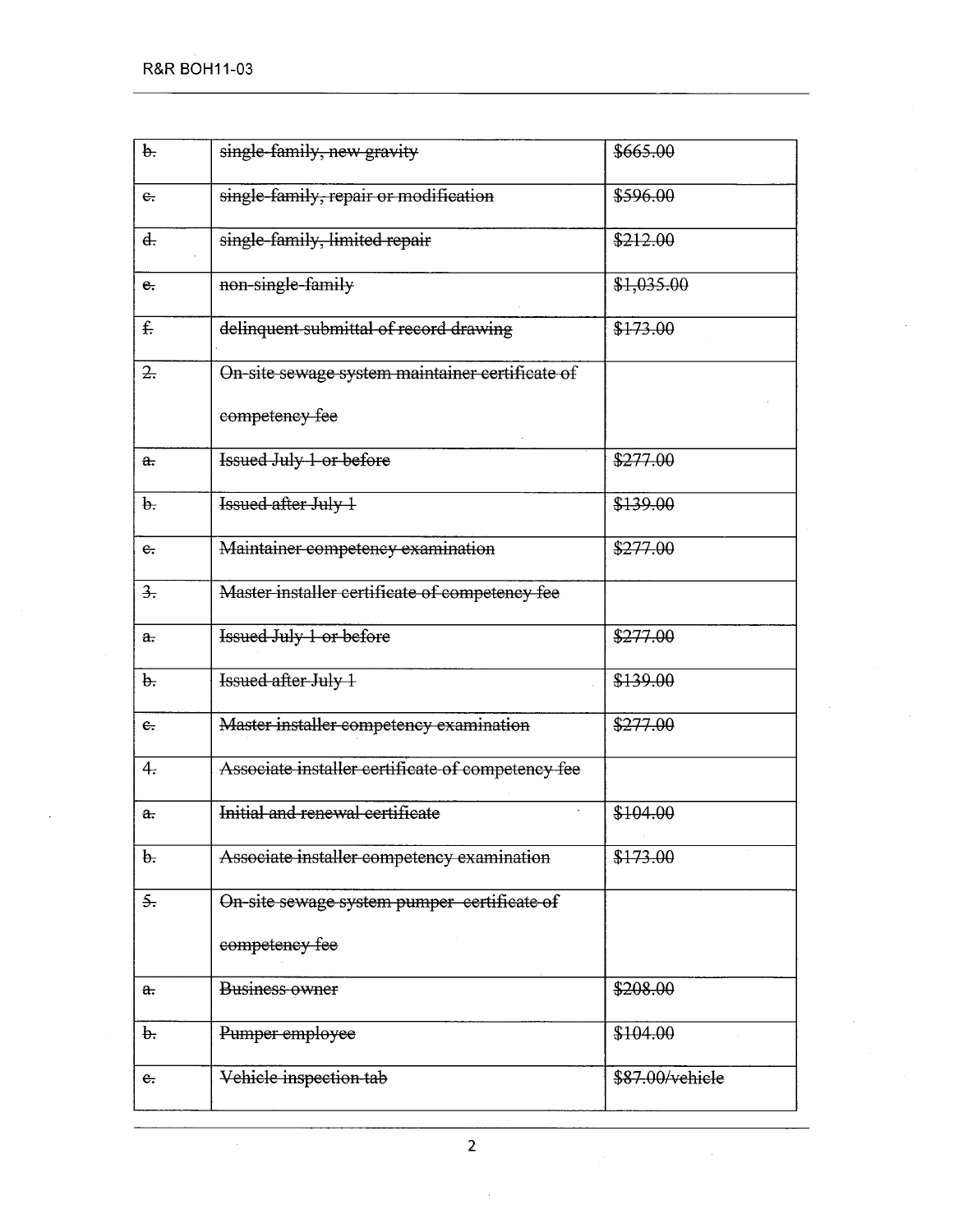| d.                     | Pumper-competency examination              | \$173.00                       |
|------------------------|--------------------------------------------|--------------------------------|
| $\theta$ .             | Site design application review fee         |                                |
| a.                     | Gravity system, new                        | \$442.00                       |
| $\theta$ .             | Pressurized system, new                    | \$749.00                       |
| e.                     | Revision review                            | \$173.00 base fee plus         |
|                        |                                            | \$173.00/hour after one        |
|                        |                                            | hour                           |
| 7.                     | Community and large on-site sewage systems |                                |
|                        | review fees                                |                                |
| a.                     | Preliminary engineering report, new and    | \$659.00                       |
|                        | replacement                                |                                |
| $\theta$ .             | Plans and specifications, new              | \$763.00                       |
| $e_{\cdot}$            | Plans and specifications, repaired and     | \$520.00                       |
|                        | replacement                                |                                |
| d.                     | Management agreement review                | \$243.00                       |
| 8.                     | Subdivision review fees                    |                                |
| $a_{\overline{\cdot}}$ | Pre-application review                     | $$696.00 + $115.00/\text{lot}$ |
| $\theta$ .             | Final application review                   | $$1,214.00+$                   |
|                        |                                            | \$175.00/lot                   |
| 9.                     | Sewage review committee fees               |                                |
| a <sub>1</sub>         | Appeal review                              | \$1,279.00                     |
| $\mathbf{b}$ .         | Refunds, non refundable amount             | \$75.00                        |
|                        |                                            |                                |

 $\ddot{\phantom{a}}$ 

3

 $\sim$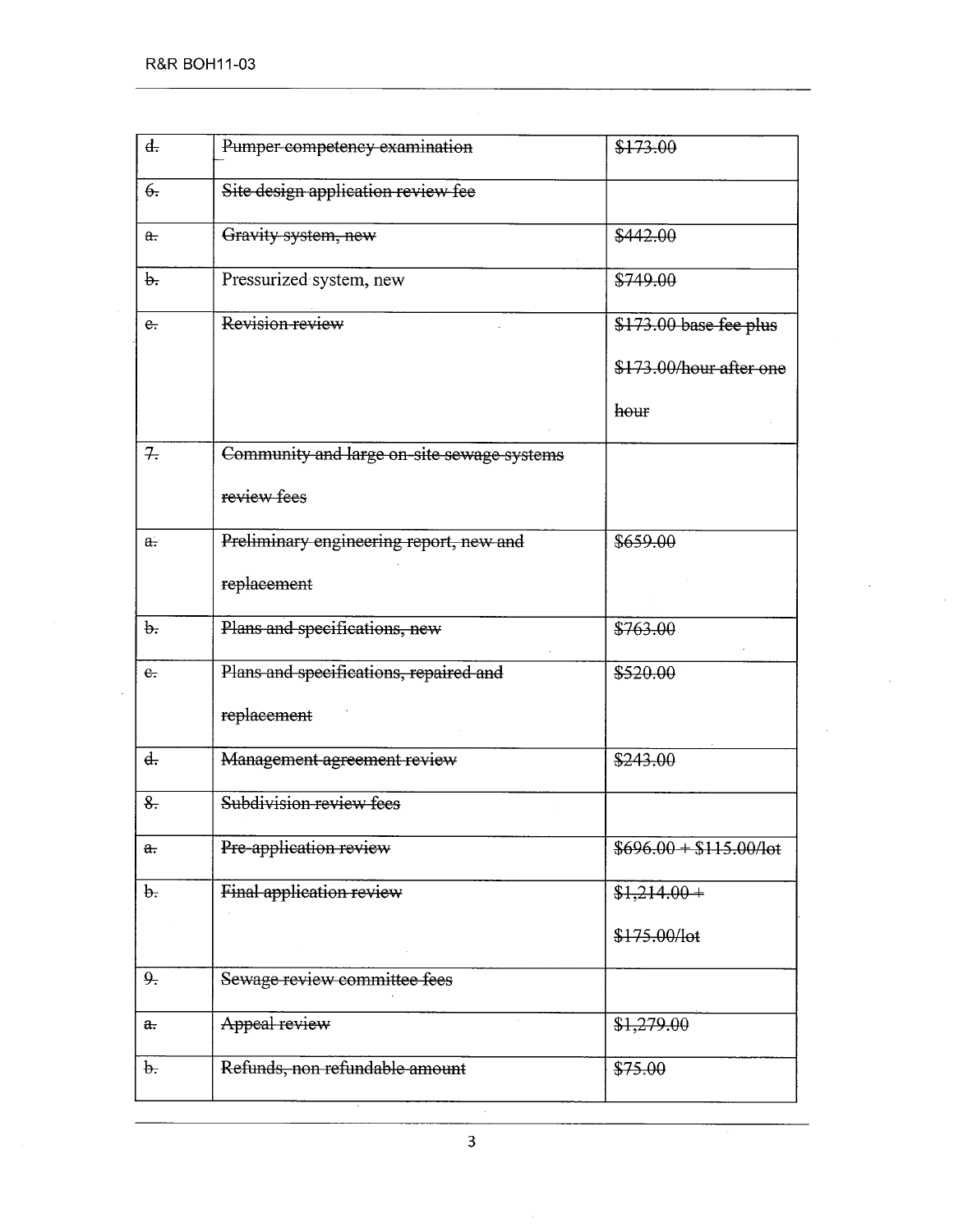| 40.                | Miscellaneous fees                             |                         |
|--------------------|------------------------------------------------|-------------------------|
| $\theta$ .         | Building remodel review                        | \$451.00                |
| $\theta$ .         | Wastewater tank manufacturers standards review | \$173.00 base fee plus  |
|                    |                                                | \$173.00/hour after one |
|                    |                                                | hour                    |
| $e_{i}$            | On-site sewage system maintainer's maintenance |                         |
|                    | and performance monitoring inspection report   |                         |
|                    | filing:                                        |                         |
|                    | (1) Periodic maintenance and performance       | \$25.00                 |
|                    | monitoring                                     |                         |
|                    | (2) Monitoring and performance inspection      | \$95.00                 |
|                    | before transfer of title to property           |                         |
| $d_{\tau}$         | Alternative, community, commercial system      | \$173.00                |
|                    | monitoring by the health officer               |                         |
| e.                 | Review of new proprietary device, method or    | actual cost             |
|                    | product                                        |                         |
| £.                 | Disciplinary/performance review conference for | \$173.00                |
|                    | certificate of competency holder               |                         |
| $g_{\overline{z}}$ | Reinstatement of certificate after suspension  | Applicable certificate  |
|                    |                                                | fee                     |
| h.                 | Reinspection fee                               | actual cost/\$173.00    |
|                    |                                                | minimum                 |
|                    |                                                |                         |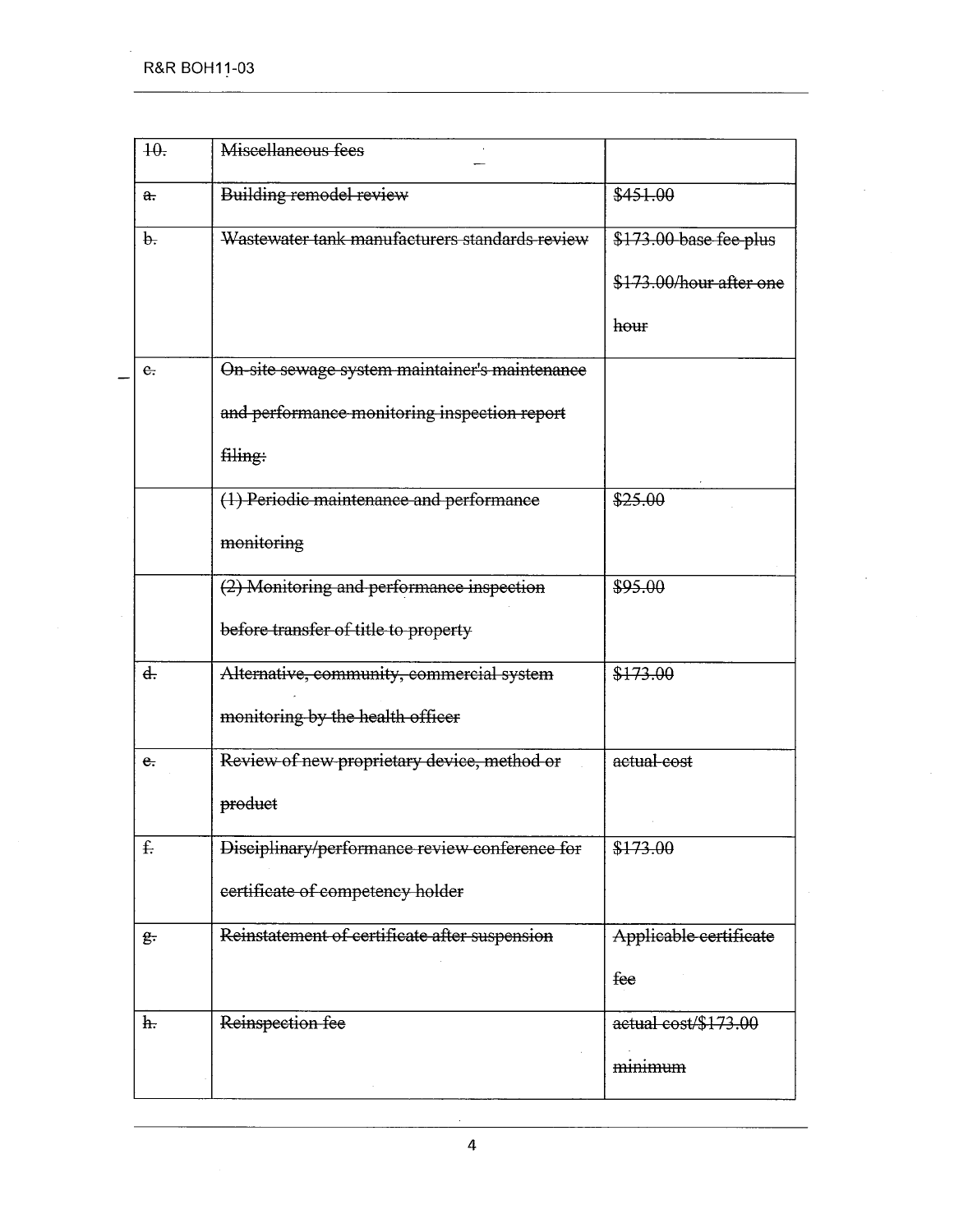| $\ddot{t}$              | Change of designer of record                      | \$173.00               |
|-------------------------|---------------------------------------------------|------------------------|
| $\frac{1}{2}$           | Replacement private well/spring location review   | \$225.00               |
| $\overline{\mathbf{r}}$ | Watertable monitoring plan review                 | \$734.00               |
| Ŧ.                      | On-site sewage system operation and               | \$40.00                |
|                         | maintenance program fee due from buyer or         |                        |
|                         | transferee of a property served by on-site sewage |                        |
|                         | system at time of sale or transfer of property    |                        |
|                         | ownership                                         |                        |
| m.                      | Report on the condition of an individual private, | \$366.00               |
|                         | nonpublic well                                    |                        |
| $\theta$ .              | Report on the condition of an on-site sewage      | \$522.00               |
|                         | system and an individual private, nonpublic well  |                        |
|                         | on the same premises                              |                        |
| $p$ .                   | Annual product development permit                 | actual cost of review  |
|                         |                                                   | of permit application, |
|                         |                                                   | permit issuance and    |
|                         |                                                   | monitoring of product  |
|                         |                                                   | performance data       |
|                         |                                                   |                        |

#### 17 Part 2 - Fees Pertaining to Title 13

18 Effective January 1, 2010, Through December 31, 2010.

19 Persons shall pay permit fees, application review fees, reinspection fees,

- 20 monitoring report filing fees, variance request fees, special service fees and
- 21 miscellaneous fees under BOH Title 13 as set forth in the following fee schedule: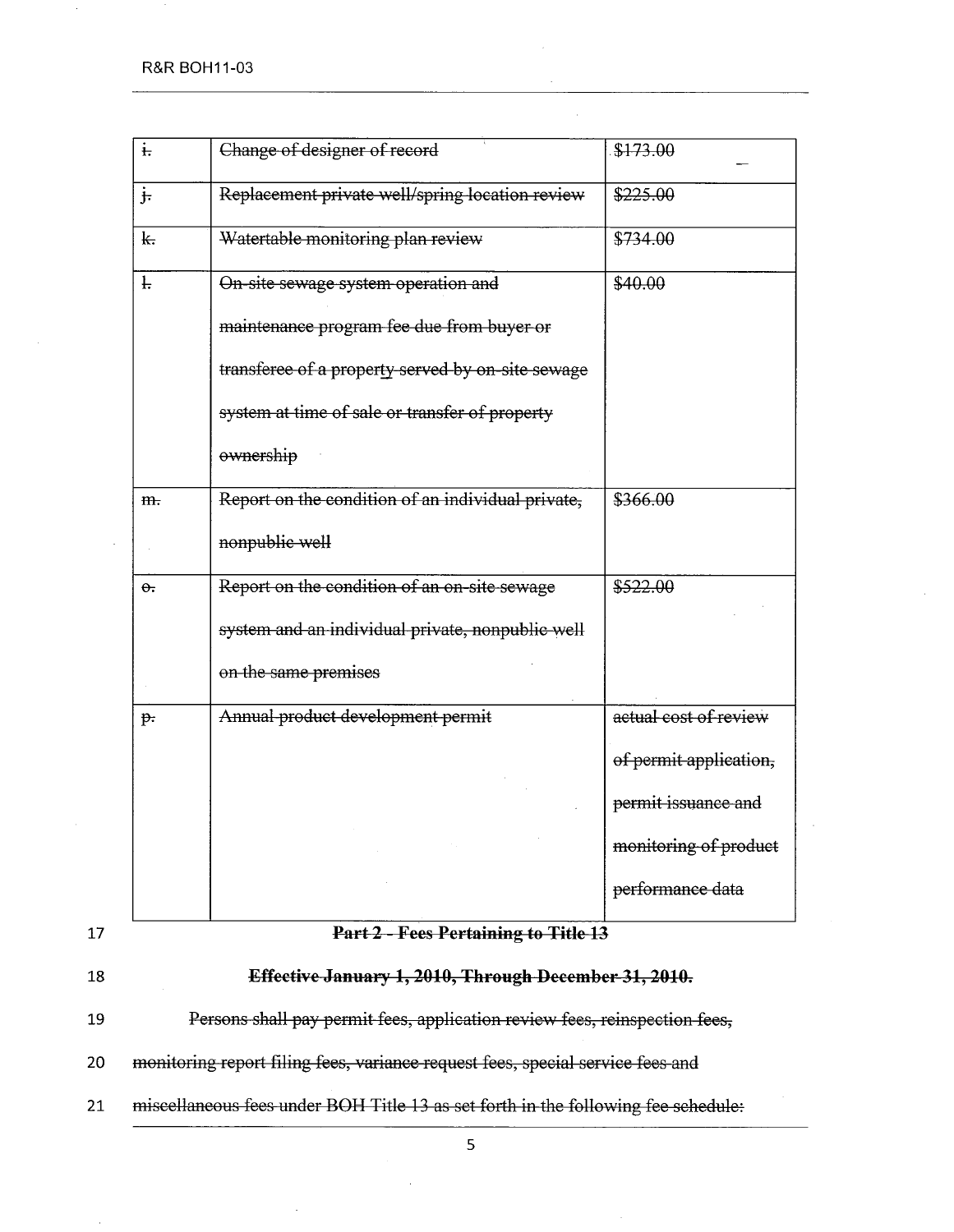R&R BOH11-03

| $\ddagger$             | On-site sewage system construction permit fee     |            |
|------------------------|---------------------------------------------------|------------|
| $a_{\overline{\cdot}}$ | single-family, new pressurized                    | \$819.00   |
| $\theta$ .             | single-family, new gravity                        | \$692.00   |
| $e_{\tau}$             | single-family, repair or modification             | \$619.00   |
| ď.                     | single-family, limited repair                     | \$218.00   |
| e.                     | non-single-family                                 | \$1,092.00 |
| $f_{\cdot}$            | delinquent submittal of record drawing            | \$182.00   |
| 2.                     | On-site sewage system maintainer certificate of   |            |
|                        | competency fee                                    |            |
| a <sub>r</sub>         | <b>Issued July 1 or before</b>                    | \$291.00   |
| b.                     | Issued after July 1                               | \$146.00   |
| $e_{\tau}$             | Maintainer competency examination                 | \$291.00   |
| $\frac{3}{2}$          | Master installer certificate of competency fee    |            |
| $a_{\overline{r}}$     | <b>Issued July 1 or before</b>                    | \$291.00   |
| $\theta$ .             | Issued after July 1                               | \$146.00   |
| e.                     | Master installer competency examination           | \$291.00   |
| 4.                     | Associate installer certificate of competency fee |            |
| a.                     | Initial and renewal certificate                   | \$109.00   |
| b.                     | Associate installer competency examination        | \$182.00   |
| 5.                     | On-site sewage system pumper-certificate of       |            |
|                        | competency fee                                    |            |
| $\mathbf{a}$ .         | Business owner                                    | \$218.00   |
|                        |                                                   |            |

6

 $\mathcal{A}$ 

 $\mathcal{L}^{\mathcal{A}}$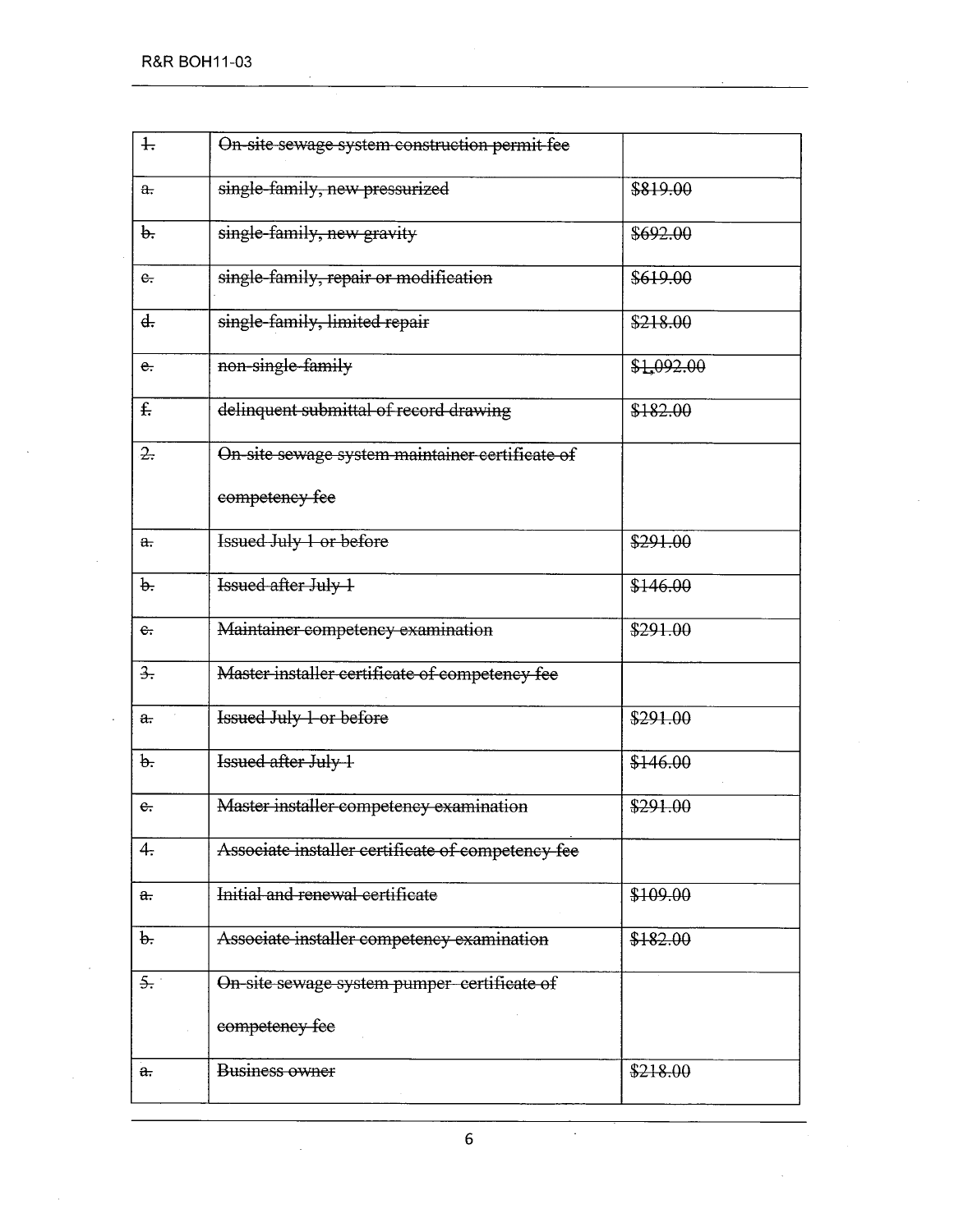| b.                 |                                                     | Pumper employee                                       | \$109.00            |
|--------------------|-----------------------------------------------------|-------------------------------------------------------|---------------------|
| $e$ .              |                                                     | Vehicle inspection tab                                | \$91.00 per vehicle |
| d.                 | Pumper competency examination                       |                                                       | \$182.00            |
| $\theta$ .         |                                                     | Site design application review fee The site design    |                     |
|                    | application review fee shall consist of a base fee, |                                                       |                     |
|                    | plus a potable water review fee as follows, but the |                                                       |                     |
|                    |                                                     | potable water review fee shall be waived if a potable |                     |
|                    |                                                     | water review has been completed in the last two       |                     |
|                    | years:                                              |                                                       |                     |
| $\theta$ .         | Base fee                                            |                                                       |                     |
|                    | $\leftrightarrow$                                   | Gravity system, new                                   | \$455.00            |
|                    | (2)                                                 | Pressurized system, new                               | \$783.00            |
| $\mathbf{b}$ .     | Potable water review fee                            |                                                       | \$783.00            |
|                    | $\leftrightarrow$                                   | Served by Group A water system with                   | \$0.00              |
|                    |                                                     | more than 1000 connections                            |                     |
|                    | (2)                                                 | Served by Group A water system with                   | \$91.00             |
|                    |                                                     | 1000 or fewer connections                             |                     |
|                    | (3)                                                 | Served by Group B water system                        | \$243.00            |
|                    | (4)                                                 | Served by individual well                             | \$121.00            |
| $e_{\overline{1}}$ |                                                     | Revision review                                       | \$182.00 base fee   |
|                    |                                                     |                                                       | plus \$182.00 per   |
|                    |                                                     |                                                       | hour after one hour |
|                    |                                                     |                                                       |                     |

 $\bar{z}$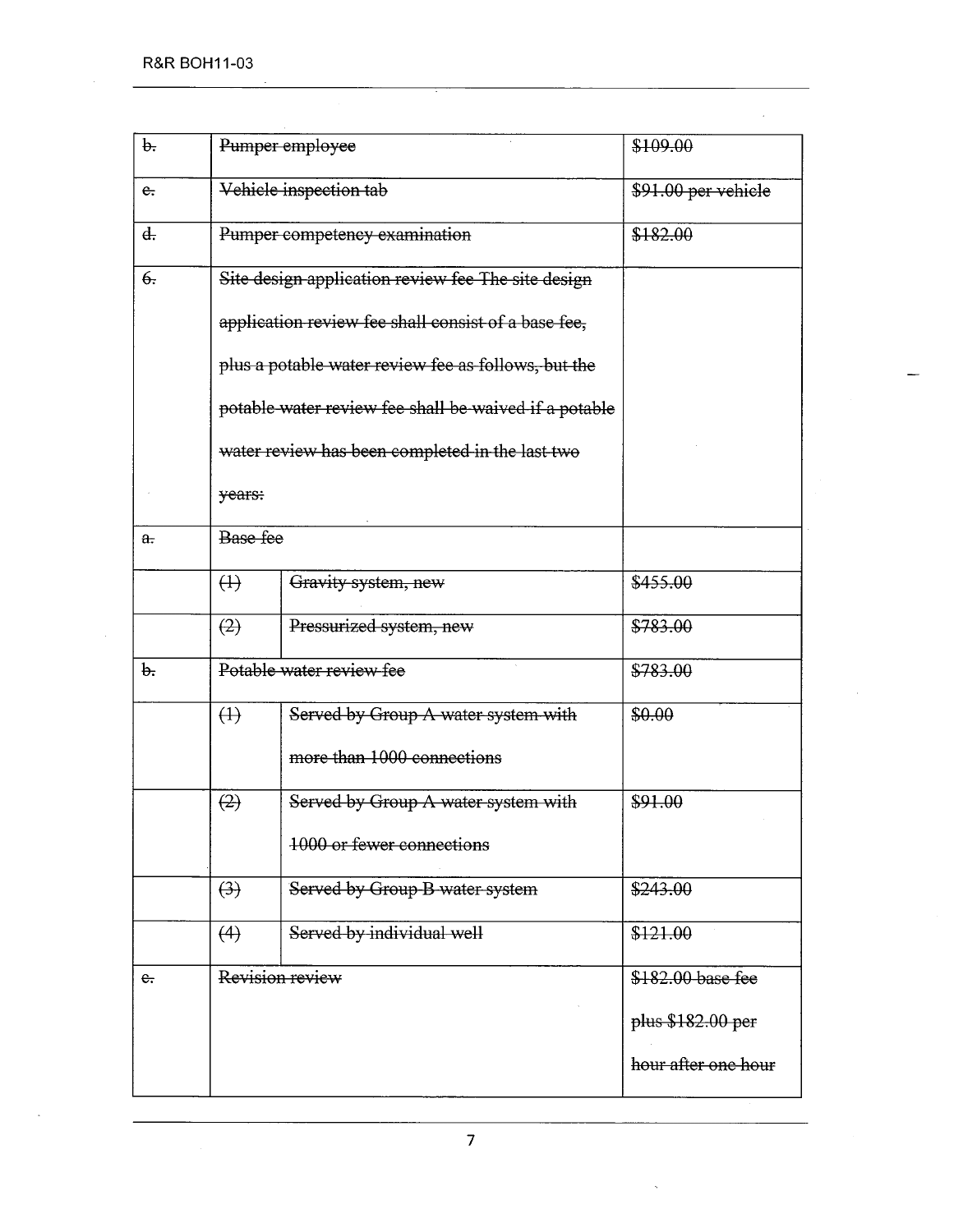| 7.                 | Community and large on-site sewage systems         |                       |
|--------------------|----------------------------------------------------|-----------------------|
|                    | review fees                                        |                       |
| a.                 | Preliminary engineering report, new and            | \$692.00              |
|                    | replacement                                        |                       |
| $\theta$ .         | Plans and specifications, new                      | \$801.00              |
| $e_{t}$            | Plans and specifications, repaired and replacement | \$546.00              |
| $d_{\tau}$         | Management agreement review                        | \$255.00              |
| $\frac{8}{2}$      | Subdivision review fees                            |                       |
| a.                 | Pre-application review                             | \$728.00 plus         |
|                    |                                                    | \$115.00 per lot      |
| $\theta$ .         | Final application review                           | $$1,274.00$ plus      |
|                    |                                                    | \$175.00 per lot      |
| 9.5                | Sewage review committee fees                       |                       |
| $a_{\overline{z}}$ | Appeal review                                      | \$1,347.00            |
| b.                 | Refunds, non refundable amount                     | \$75.00               |
| $+0$ .             | Miscellaneous fees                                 |                       |
| a.                 | Building remodel review                            | \$473.00 base-fee     |
|                    |                                                    | plus potable water    |
|                    |                                                    | review fee as         |
|                    |                                                    | delineated in Part 2, |
|                    |                                                    | subsection 6.b., but  |
|                    |                                                    | the potable water     |
|                    |                                                    |                       |

 $\ddot{\phantom{a}}$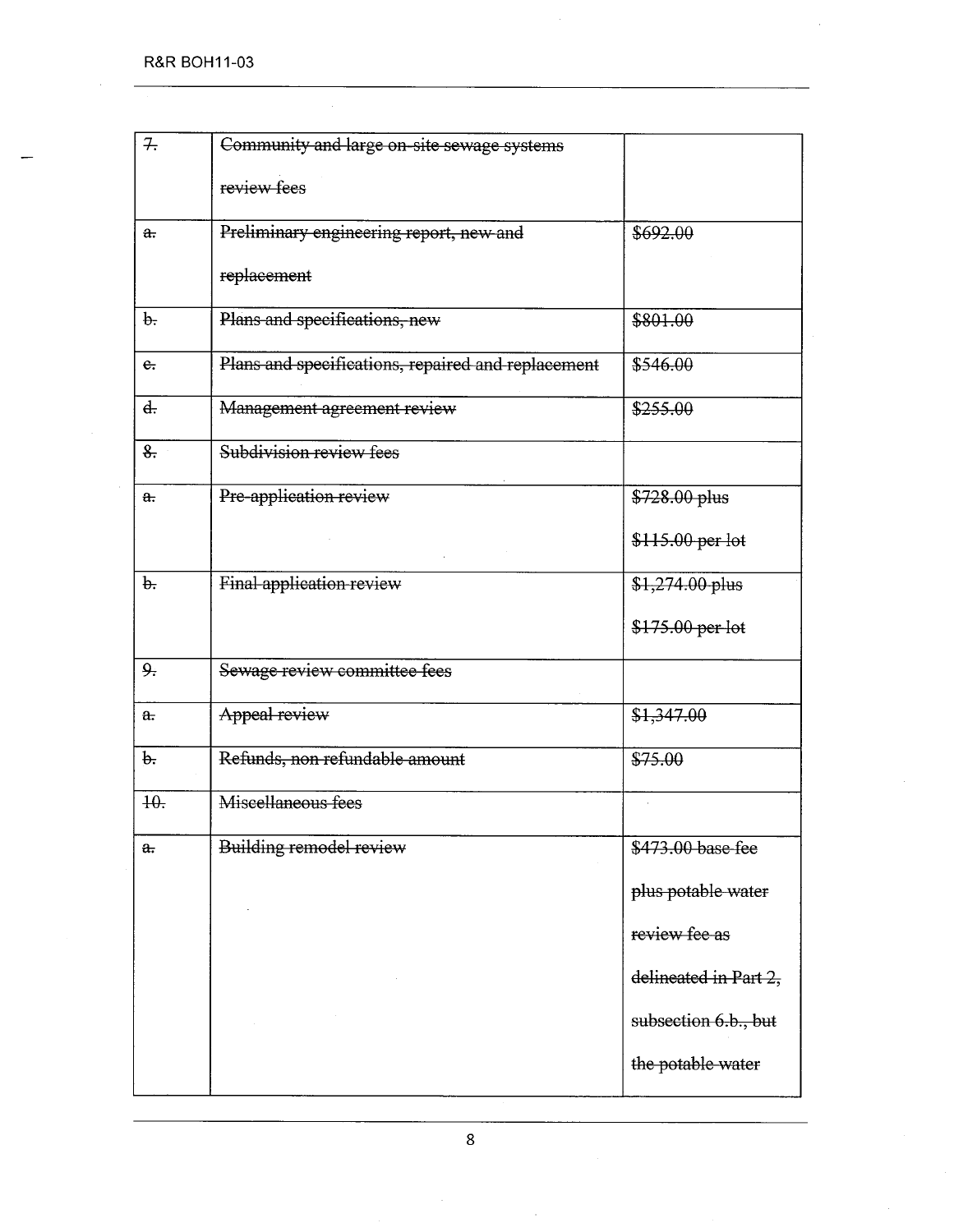R&R BOH11-03

J.

 $\mathbf{r}$ 

|                |                                                  | review fee shall be    |
|----------------|--------------------------------------------------|------------------------|
|                |                                                  | waived if a potable    |
|                |                                                  | water review has       |
|                |                                                  | been completed in      |
|                |                                                  | the last two years     |
| $\mathbf{b}$ . | Wastewater tank manufacturers standards review   | \$182.00 base fee      |
|                |                                                  | plus \$182.00-per      |
|                |                                                  | hour after one hour    |
| $e_{i}$        | On-site sewage system maintainer's maintenance   |                        |
|                | and performance monitoring inspection report     |                        |
|                | filing:                                          |                        |
|                | (1) Periodic maintenance and performance         | \$25.00                |
|                | monitoring                                       |                        |
|                | (2) Monitoring and performance inspection before | \$100.00               |
|                | transfer of title to property                    |                        |
| $\ddot{d}$ .   | Alternative, community, commercial system        | \$182.00               |
|                | monitoring by the health officer                 |                        |
| e.             | Review of new proprietary device, method or      | actual cost            |
|                | product                                          |                        |
| $f_{\tau}$     | Disciplinary/performance review conference for   | \$182.00               |
|                | certificate of competency holder                 |                        |
| g.             | Reinstatement of certificate after suspension    | applicable certificate |

 $\ddot{\phantom{a}}$ 

 $\overline{a}$ 

 $\mathcal{A}^{\mathcal{A}}$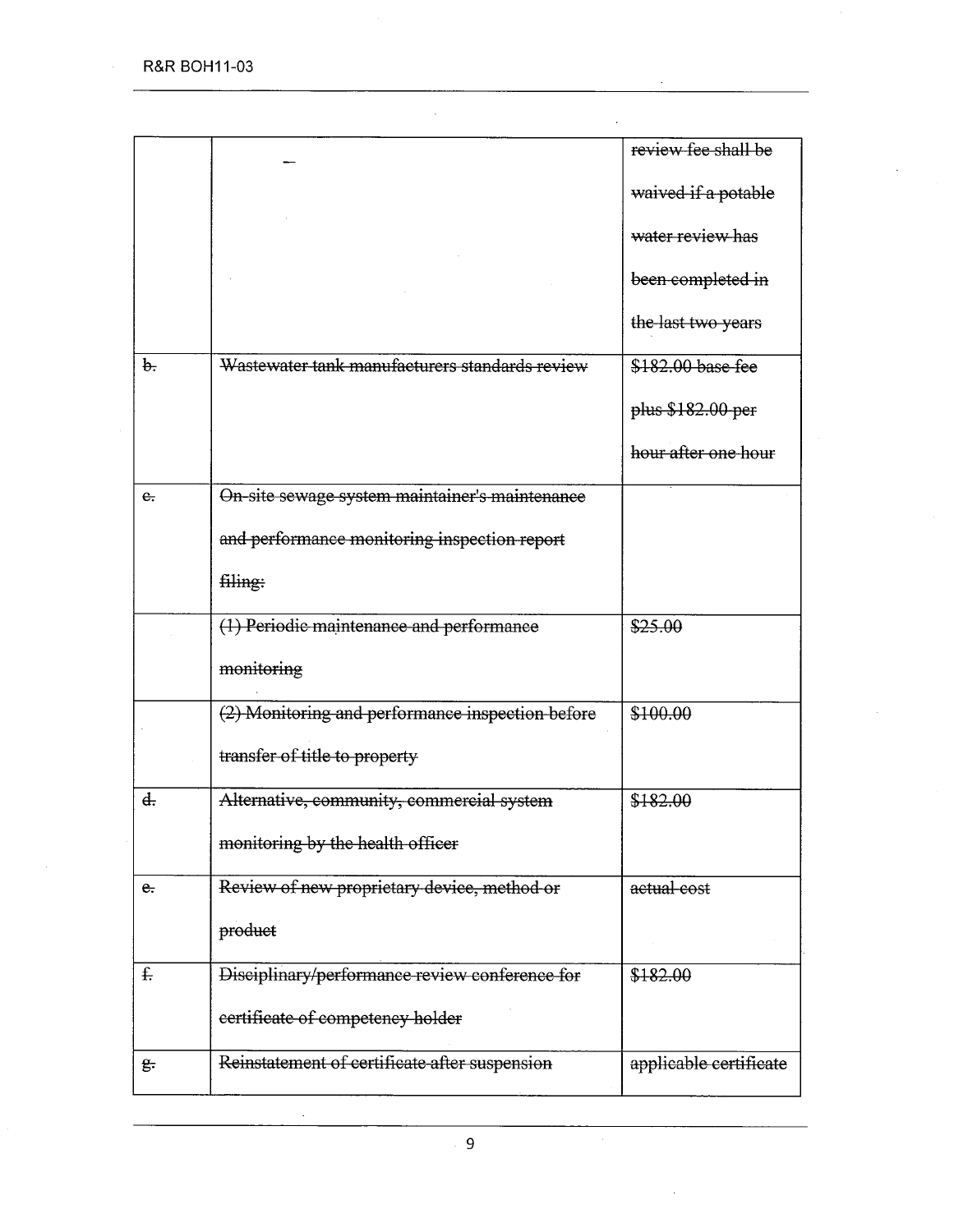|                      |                                                                                                                                                    | fee                   |
|----------------------|----------------------------------------------------------------------------------------------------------------------------------------------------|-----------------------|
| h <sub>r</sub>       | Reinspection fee                                                                                                                                   | \$182.00 minimum      |
| $\ddot{t}$           | Change of designer of record                                                                                                                       | \$182.00              |
| $\frac{1}{\sqrt{2}}$ | Replacement private well/spring location review                                                                                                    | \$237.00              |
| $\mathbf{k}$         | Watertable monitoring plan review                                                                                                                  | \$819.00              |
| ł.                   | On-site sewage system operation and maintenance                                                                                                    | \$40.00               |
|                      | program fee due from buyer or transferee of a                                                                                                      |                       |
|                      | property served by on-site sewage system at time of                                                                                                |                       |
|                      | sale or transfer of property ownership                                                                                                             |                       |
| m.                   | Report on the condition of an individual private,                                                                                                  | \$382.00              |
|                      | nonpublic well                                                                                                                                     |                       |
| $\Theta$ .           | Report on the condition of an on-site sewage system                                                                                                | \$546.00              |
|                      | and an individual private, nonpublic well on the                                                                                                   |                       |
|                      | same premises                                                                                                                                      |                       |
| $p$ .                | Annual product development permit                                                                                                                  | actual cost of review |
|                      |                                                                                                                                                    | of permit             |
|                      |                                                                                                                                                    | application, permit   |
|                      |                                                                                                                                                    | issuance and          |
|                      |                                                                                                                                                    | monitoring of         |
|                      |                                                                                                                                                    | product performance   |
|                      |                                                                                                                                                    | data)                 |
|                      | $\mathbf{D}_{\mathbf{a}\mathbf{w}t}$ ((2)) 1 $\mathbf{F}_{\mathbf{a}\mathbf{a}\mathbf{c}}$ $\mathbf{D}_{\mathbf{a}\mathbf{w}t}$ airing to Title 12 |                       |

 $\bar{\nu}$ 



 $\sim$ 

Part  $((3))$   $\underline{1}$  - Fees Pertaining to Title 13



Effective ((January 1, 2011,)) Through December 31, 2011.

 $\bar{\bar{z}}$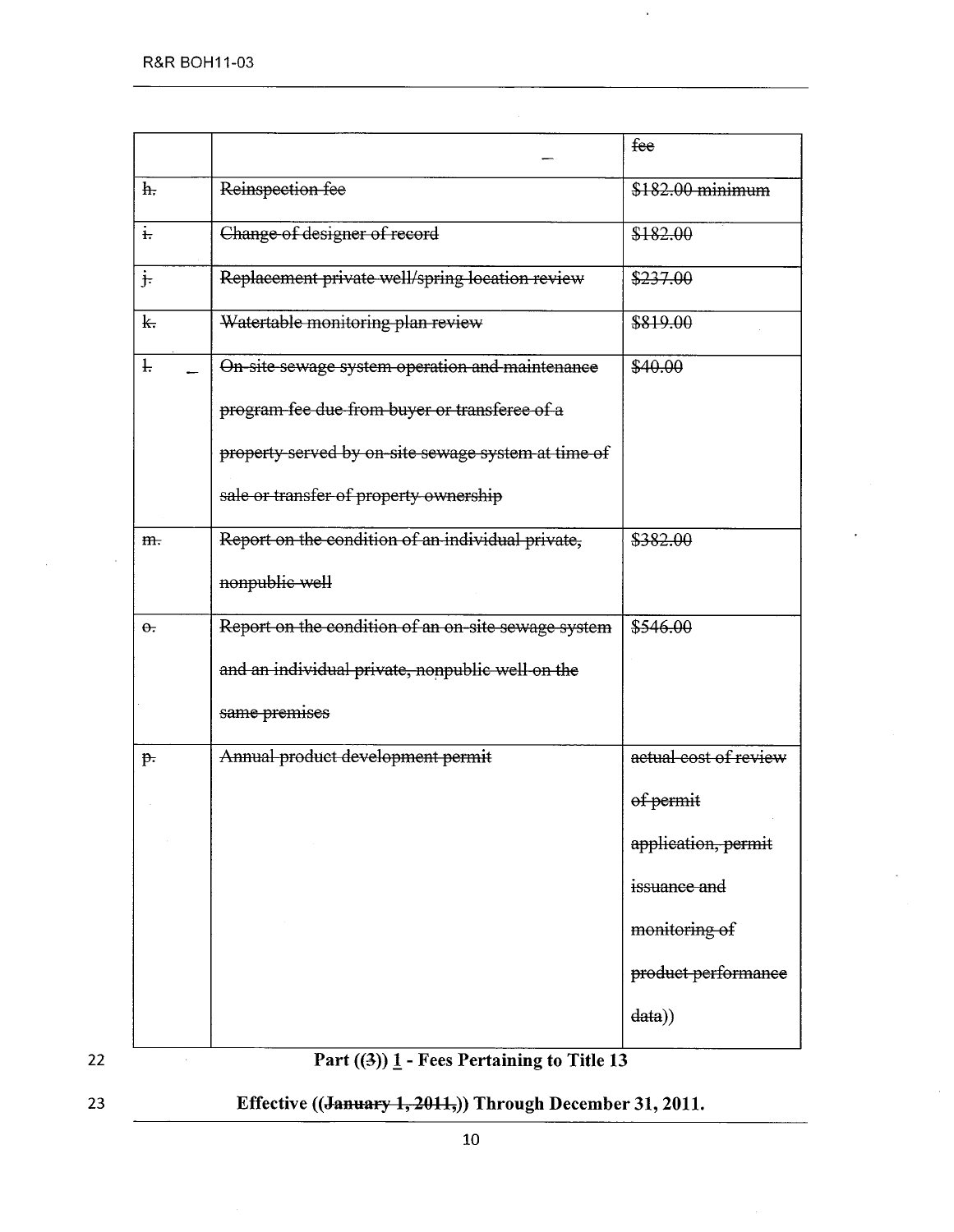24 Persons shall pay permit fees, application review fees, reinspection fees,

25 monitoring report fiing fees, variance request fees, special service fees and

26 miscellaneous fees under Title 13 as set forth in the following fee schedule:

| 1.            | On-site sewage system construction permit fee     |            |
|---------------|---------------------------------------------------|------------|
| a.            | single-family, new pressurized<br>\$860.00        |            |
| b.            | single-family, new gravity                        | \$726.00   |
| c.            | single-family, repair or modification             | \$649.00   |
| d.            | single-family, limited repair                     | \$229.00   |
| e.            | non-single-family                                 | \$1,146.00 |
| f.            | delinquent submittal of record drawing            | \$191.00   |
| 2.            | On-site sewage system maintainer certificate of   |            |
|               | competency fee                                    |            |
| a.            | Issued July 1 or before                           | \$306.00   |
| $\mathbf b$ . | Issued after July 1                               | \$153.00   |
| c.            | Maintainer competency examination                 | \$306.00   |
| 3.            | Master installer certificate of competency fee    |            |
| a.            | Issued July 1 or before                           | \$306.00   |
| $\mathbf b$ . | Issued after July 1                               | \$153.00   |
| c.            | Master installer competency examination           | \$306.00   |
| 4.            | Associate installer certificate of competency fee |            |
| a.            | Initial and renewal certificate                   | \$115.00   |
| b.            | Associate installer competency examination        | \$191.00   |
|               |                                                   |            |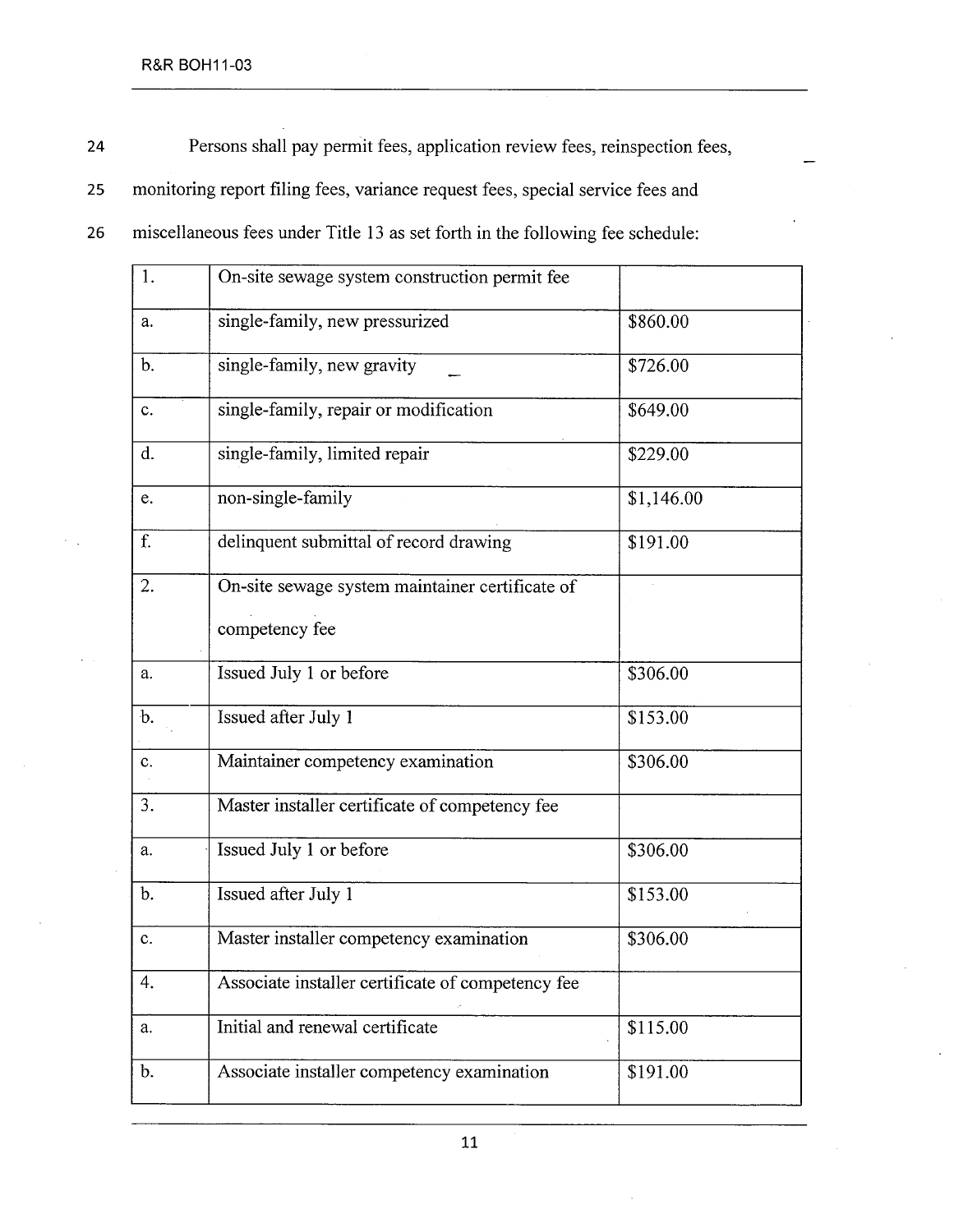| 5.            |                          | On-site sewage system pumper certificate of         |              |
|---------------|--------------------------|-----------------------------------------------------|--------------|
|               |                          | competency fee                                      |              |
| a.            |                          | Business owner                                      | \$229.00     |
| $\mathbf b$ . |                          | Pumper employee                                     | \$115.00     |
| c.            |                          | Vehicle inspection tab                              | \$96/vehicle |
| d.            |                          | Pumper competency examination                       | \$191.00     |
| 6.            |                          | Site design application review fee The site design  |              |
|               |                          | application review fee shall consist of a base fee, |              |
|               |                          | plus a potable water review fee as follows, but the |              |
|               |                          | potable water review fee shall be waived if a       |              |
|               |                          | potable water review has been completed in the last |              |
|               | two years:               |                                                     |              |
| a.            | Base fee                 |                                                     |              |
|               | (1)                      | Gravity system, new                                 | \$478.00     |
|               | (2)                      | Pressurized system, new                             | \$821.00     |
| b.            | Potable water review fee |                                                     |              |
|               | (1)                      | Served by Group A water system with                 | \$0.00       |
|               |                          | more than 1000 connections                          |              |
|               | (2)                      | Served by Group A water system with                 | \$95.00      |
|               |                          | 1000 or fewer connections                           |              |
|               | (3)                      | Served by Group B water system                      | \$254.00     |
|               | (4)                      | Served by individual well                           | \$127.00     |
|               |                          |                                                     |              |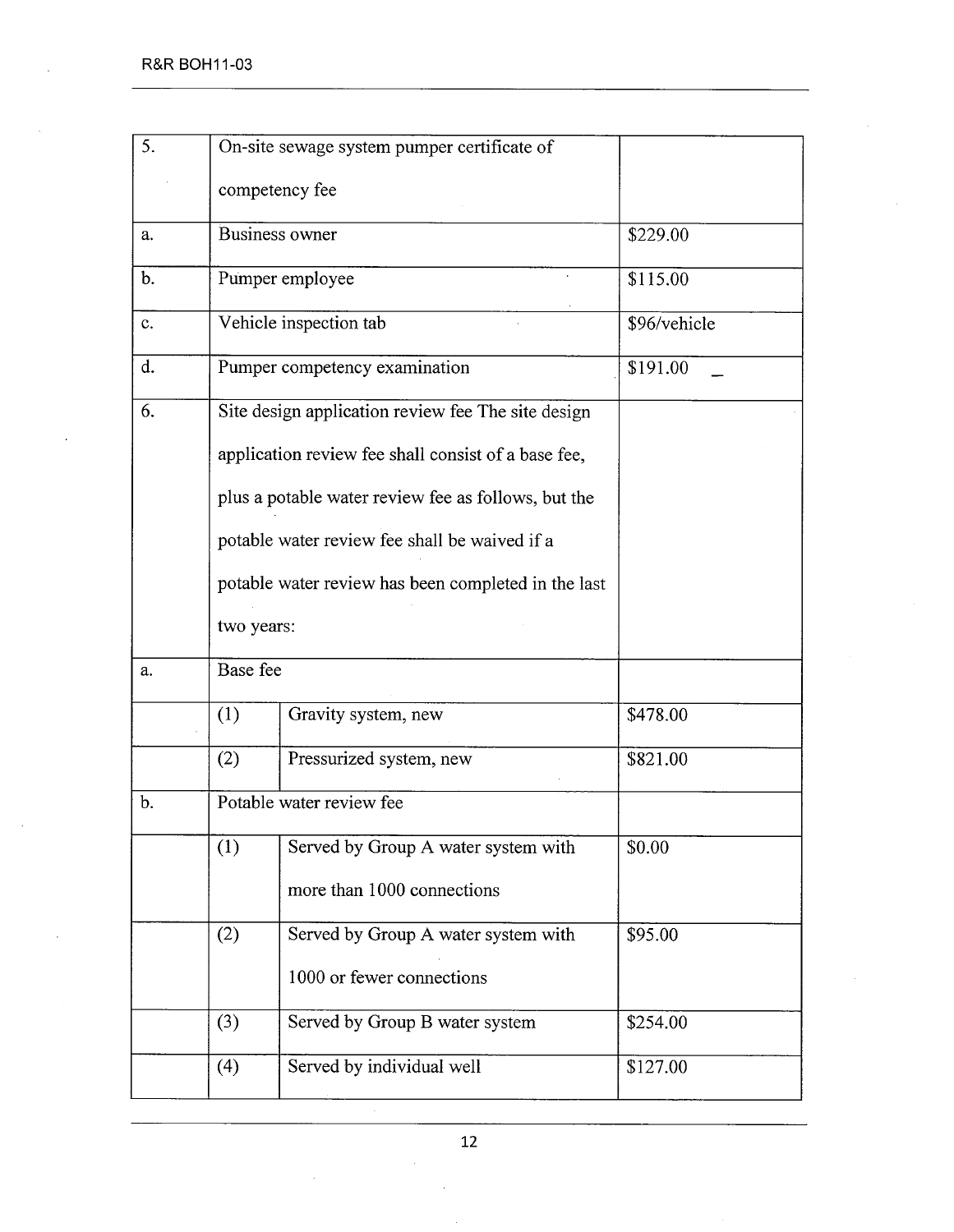| c.            | Revision review                                    | \$191.00 base fee plus |
|---------------|----------------------------------------------------|------------------------|
|               |                                                    | \$191.00/hour after    |
|               |                                                    | one hour               |
| 7.            | Community and large on-site sewage systems         |                        |
|               | review fees                                        |                        |
| a.            | Preliminary engineering report, new and            | \$726.00               |
|               | replacement                                        |                        |
| $\mathbf b$ . | Plans and specifications, new                      | \$840.00               |
| c.            | Plans and specifications, repaired and replacement | \$573.00               |
| d.            | Management agreement review                        | \$267.00               |
| 8.            | Subdivision review fees                            |                        |
| a.            | Pre-application review                             | \$764.00 plus \$115.00 |
|               |                                                    | per lot                |
| $b$ .         | Final application review                           | \$1,337.00 plus        |
|               |                                                    | \$175.00 per lot       |
| 9.            | Sewage review committee fees                       |                        |
| a.            | Appeal review                                      | \$1,413.00             |
| b.            | Refunds, non refundable amount                     | \$75.00                |
| 10.           | Miscellaneous fees                                 |                        |
| a.            | Building remodel review                            | \$497.00 base fee plus |
|               |                                                    | potable water review   |
|               |                                                    | fee as delineated in   |
|               |                                                    |                        |

 $\mathcal{A}$ 

 $\bar{z}$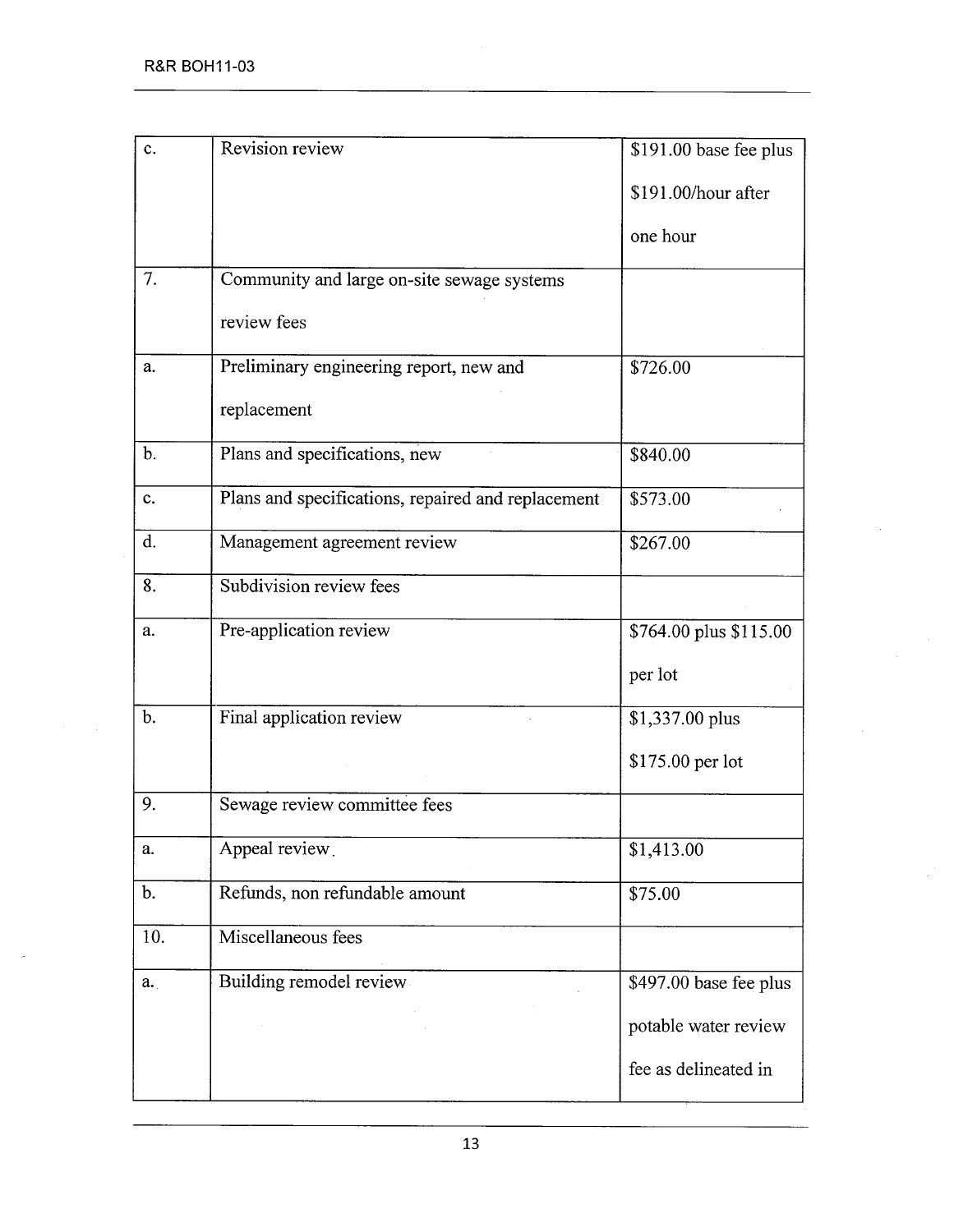$\bar{\mathcal{A}}$ 

 $\overline{\phantom{0}}$ 

 $\hat{\mathcal{A}}$ 

|                |                                                  | Part $((2)) 1$ ,       |
|----------------|--------------------------------------------------|------------------------|
|                |                                                  | subsection 6.b., but   |
|                |                                                  | the potable water      |
|                |                                                  | review fee shall be    |
|                |                                                  | waived if a potable    |
|                |                                                  | water review has       |
|                |                                                  | been completed in the  |
|                |                                                  | last two years.        |
| $b$            | Wastewater tank manufacturers standards review   | \$191.00 base fee plus |
|                |                                                  | \$191.00 per hour      |
|                |                                                  | after one hour         |
| c.             | On-site sewage system maintainer's maintenance   |                        |
|                | and performance monitoring inspection report     |                        |
|                | filing:                                          |                        |
|                | (1) Periodic maintenance and performance         | \$27.00                |
|                | monitoring                                       |                        |
|                | (2) Monitoring and performance inspection before | \$105.00               |
|                | transfer of title to property                    |                        |
| $\mathbf{d}$ . | Alternative, community, commercial system        | \$191.00               |
|                | monitoring by the health officer                 |                        |
|                | Review of new proprietary device, method or      | actual cost            |
| e.             |                                                  |                        |

 $\bar{z}$ 

 $\ddot{\phantom{a}}$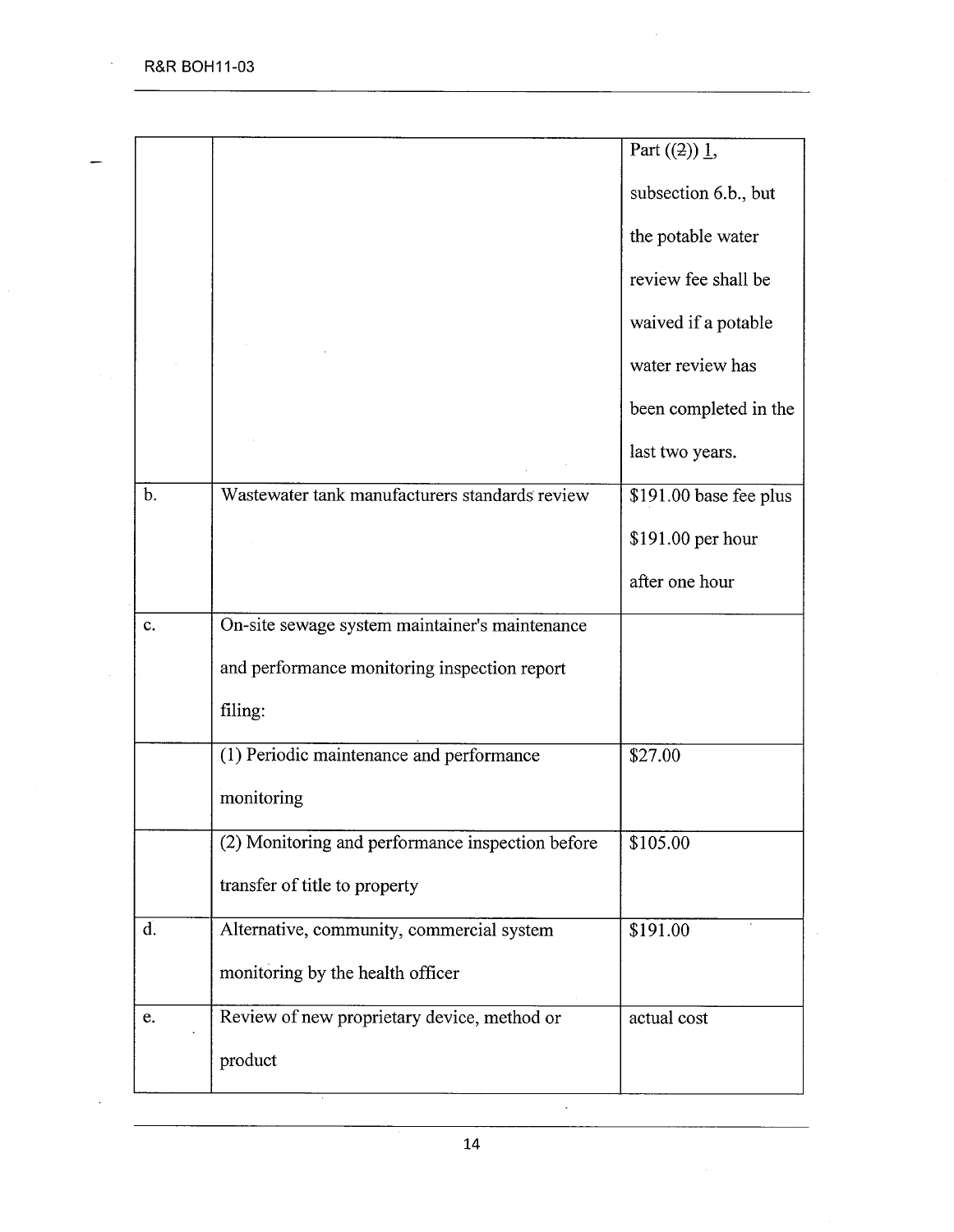$\overline{a}$ 

| f.             | Disciplinary/performance review conference for      | \$573.00               |
|----------------|-----------------------------------------------------|------------------------|
|                | certificate of competency holder                    |                        |
| g.             | Reinstatement of certificate after suspension       | applicable certificate |
|                |                                                     | fee                    |
| h.             | Reinspection fee                                    | actual cost/\$191.00   |
|                |                                                     | minimum                |
| i.             | Change of designer of record                        | \$191.00               |
| j.             | Replacement private well/spring location review     | \$248.00               |
| k.             | Watertable monitoring plan review                   | \$860.00               |
| 1.             | On-site sewage system operation and maintenance     | \$40.00                |
|                | program fee due from buyer or transferee of a       |                        |
|                | property served by on-site sewage system at time of |                        |
|                | sale or transfer of property ownership              |                        |
| m.             | Report on the condition of an individual private,   | \$401.00               |
|                | nonpublic well                                      |                        |
| $\mathbf{O}$ . | Report on the condition of an on-site sewage        | \$401.00               |
|                | system and an individual private, nonpublic well on |                        |
|                | the same premises                                   |                        |
| p.             | Annual product development permit                   | actual cost of review  |
|                |                                                     | of permit application, |
|                |                                                     | permit issuance and    |
|                |                                                     | monitoring of product  |
|                |                                                     |                        |

 $\ddot{\phantom{a}}$ 

 $\hat{\mathcal{L}}$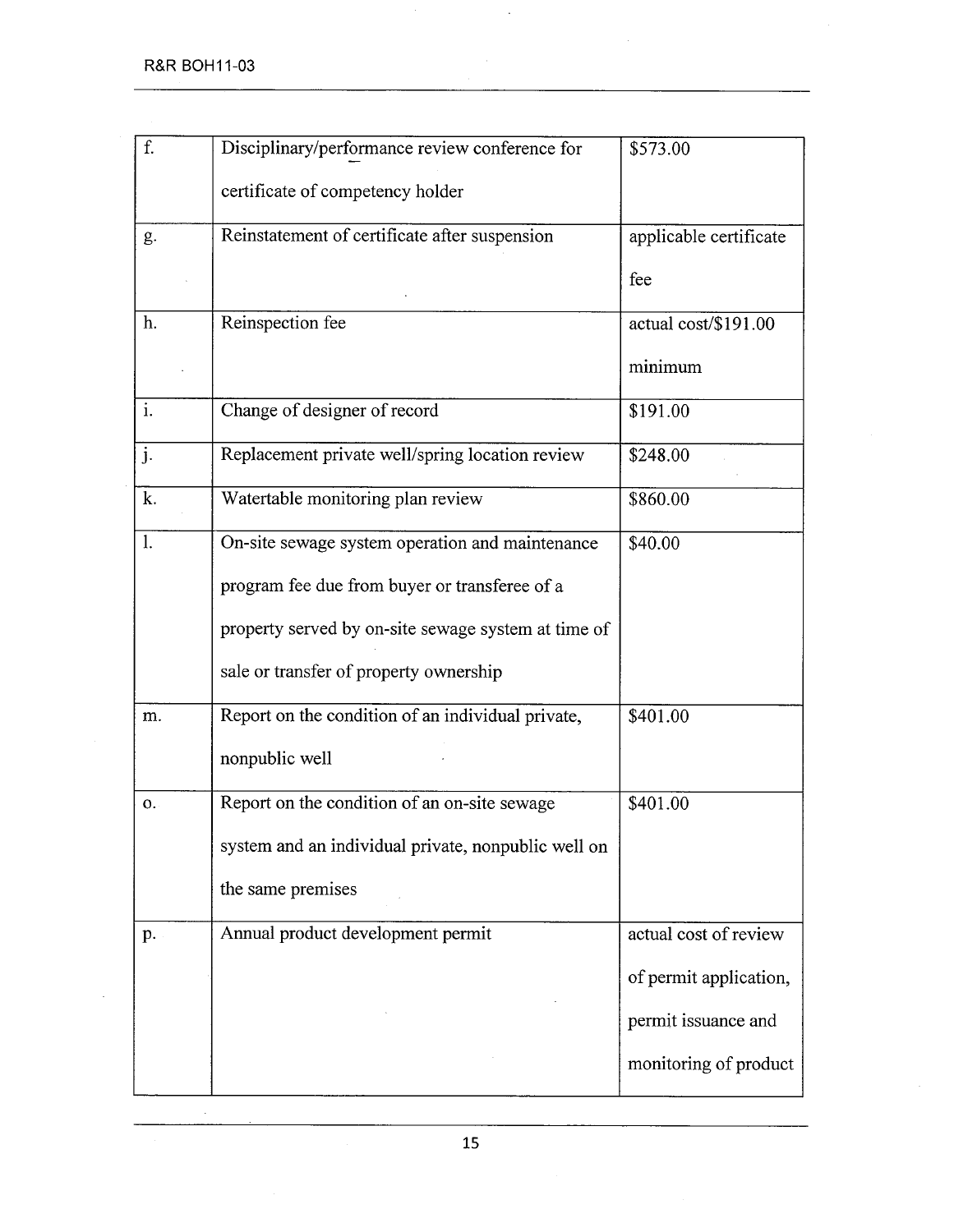|           |                                   | performance data      |
|-----------|-----------------------------------|-----------------------|
| <u>q.</u> | Rainwater catchment system review | actual cost of review |
|           |                                   | of application for    |
|           |                                   | approval of rainwater |
|           |                                   | catchment system      |
|           |                                   | source                |



# 27 Part  $((4))$  2 - Fees Pertaining to Title 13



#### 28 Effective January 1, 2012, and Thereafter.

29 Persons shall pay permit fees, application review fees, reinspection fees,

30 monitoring report filing fees, variance request fees, special service fees and

31 miscellaneous fees under Title 13 as set forth in the following fee schedule:

| 1.             | On-site sewage system construction permit fee                     |            |
|----------------|-------------------------------------------------------------------|------------|
| a.             | single-family, new pressurized                                    | \$905.00   |
| $\mathbf{b}$ . | single-family, new gravity                                        | \$764.00   |
| $\mathbf{c}$ . | single-family, repair or modification                             | \$683.00   |
| d.             | single-family, limited repair                                     | \$241.00   |
| e.             | non-single-family                                                 | \$1,206.00 |
| f.             | delinquent submittal of record drawing                            | \$201.00   |
| 2.             | On-site sewage system maintainer certificate of<br>competency fee |            |
| a.             | Issued July 1st or before                                         | \$322.00   |
| $\mathbf b$ .  | Issued after July 1st                                             | \$161.00   |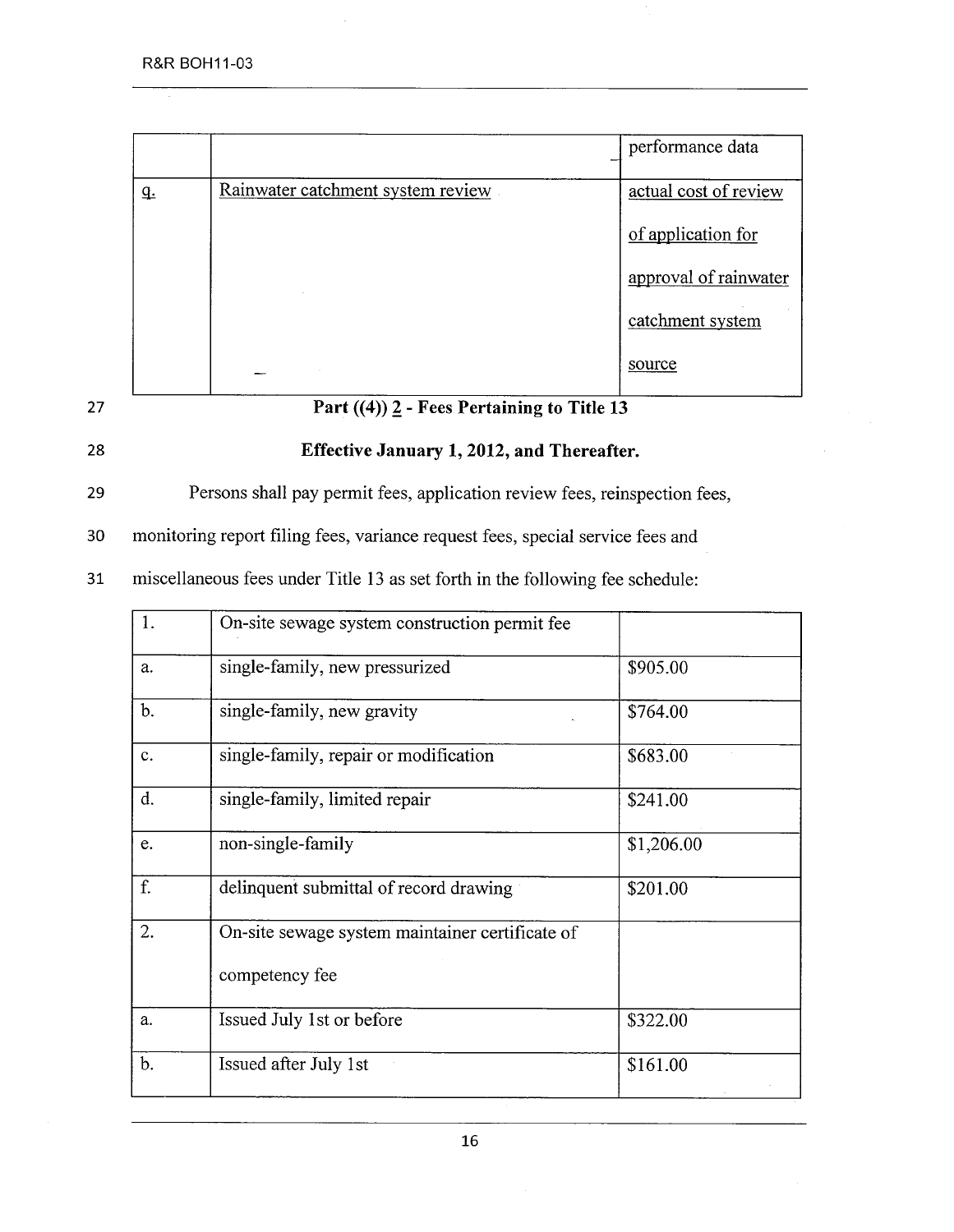$\bar{z}$ 

| c.             | Maintainer competency examination                   | \$322.00      |
|----------------|-----------------------------------------------------|---------------|
| 3.             | Master installer certificate of competency fee      |               |
| a.             | Issued July 1 or before                             | \$322.00      |
| $\mathbf{b}$ . | Issued after July 1                                 | \$161.00      |
| c.             | Master installer competency examination             | \$322.00      |
| 4.             | Associate installer certificate of competency fee   |               |
| a.             | Initial and renewal certificate                     | \$121.00      |
| b.             | Associate installer competency examination          | \$201.00      |
| 5.             | On-site sewage system pumper certificate of         |               |
|                | competency fee                                      |               |
| a.             | Business owner                                      | \$241.00      |
| $\mathbf b$ .  | Pumper employee                                     | \$121.00      |
| c.             | Vehicle inspection tab                              | \$101/vehicle |
| d.             | Pumper competency examination                       | \$201.00      |
| 6.             | Site design application review fee The site design  |               |
|                | application review fee shall consist of a base fee, |               |
|                | plus a potable water review fee as follows, but the |               |
|                | potable water review fee shall be waived if a       |               |
|                | potable water review has been completed in the last |               |
|                | two years:                                          |               |
| a.             | Base fee                                            |               |
|                | (1)<br>Gravity system, new                          | \$503.00      |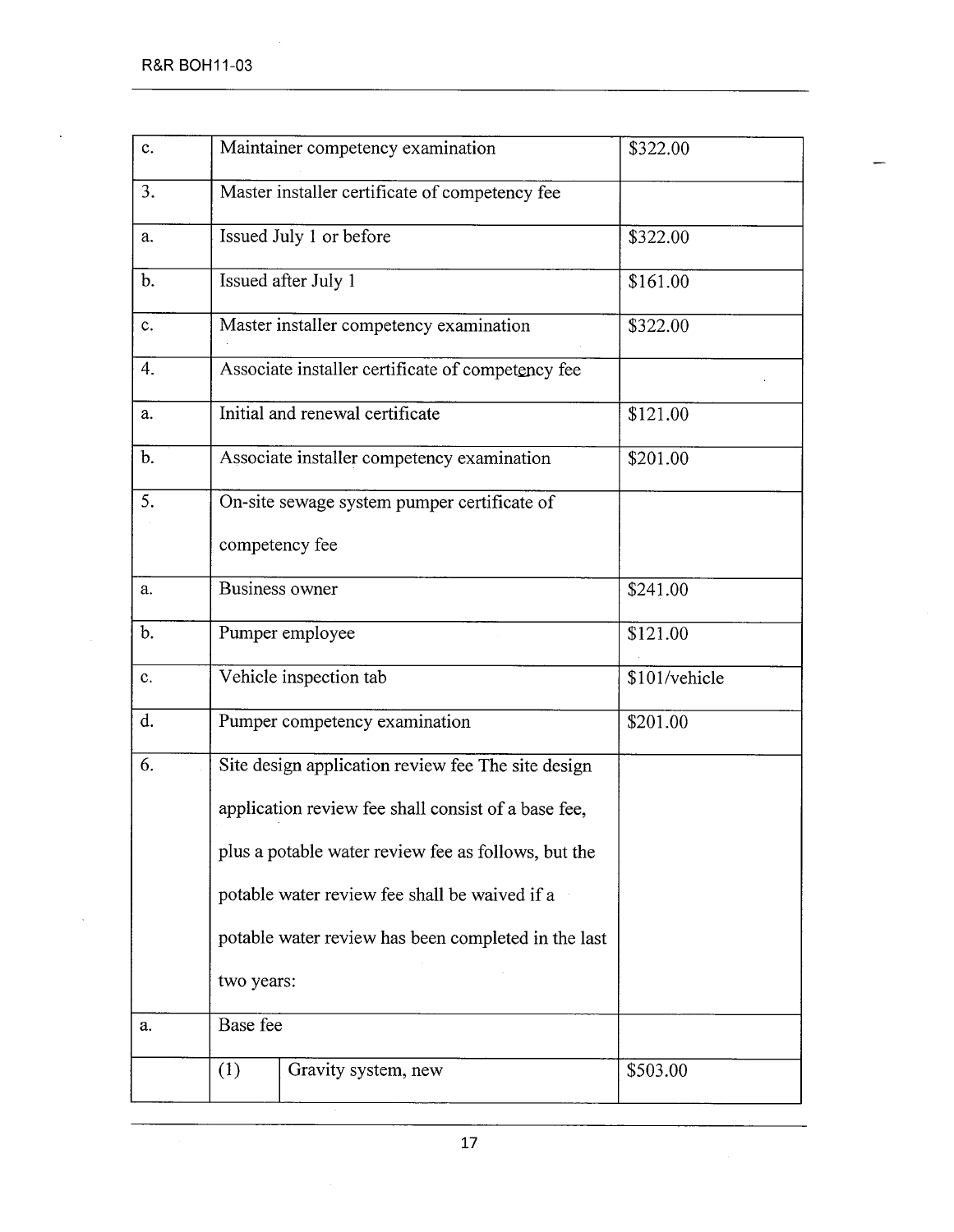| (2) | Pressurized system, new             | \$864.00                                                                                                                                                                                                                                                                                                                                                                  |
|-----|-------------------------------------|---------------------------------------------------------------------------------------------------------------------------------------------------------------------------------------------------------------------------------------------------------------------------------------------------------------------------------------------------------------------------|
|     |                                     |                                                                                                                                                                                                                                                                                                                                                                           |
| (1) | Served by Group A water system with | \$0.00                                                                                                                                                                                                                                                                                                                                                                    |
|     | more than 1000 connections          |                                                                                                                                                                                                                                                                                                                                                                           |
| (2) | Served by Group A water system with | \$101.00                                                                                                                                                                                                                                                                                                                                                                  |
|     | 1000 or fewer connections           |                                                                                                                                                                                                                                                                                                                                                                           |
| (3) | Served by Group B water system      | \$268.00                                                                                                                                                                                                                                                                                                                                                                  |
| (4) | Served by individual well           | \$134.00                                                                                                                                                                                                                                                                                                                                                                  |
|     |                                     | \$201.00 base fee plus                                                                                                                                                                                                                                                                                                                                                    |
|     |                                     | \$201.00 per hour                                                                                                                                                                                                                                                                                                                                                         |
|     |                                     | after one hour                                                                                                                                                                                                                                                                                                                                                            |
|     |                                     |                                                                                                                                                                                                                                                                                                                                                                           |
|     |                                     |                                                                                                                                                                                                                                                                                                                                                                           |
|     |                                     | \$764.00                                                                                                                                                                                                                                                                                                                                                                  |
|     |                                     |                                                                                                                                                                                                                                                                                                                                                                           |
|     |                                     | \$884.00                                                                                                                                                                                                                                                                                                                                                                  |
|     |                                     | \$603.00                                                                                                                                                                                                                                                                                                                                                                  |
|     |                                     | \$281.00                                                                                                                                                                                                                                                                                                                                                                  |
|     |                                     |                                                                                                                                                                                                                                                                                                                                                                           |
|     |                                     | \$804.00 plus                                                                                                                                                                                                                                                                                                                                                             |
|     |                                     | \$115.00/lot                                                                                                                                                                                                                                                                                                                                                              |
|     |                                     | \$1,407.00 plus                                                                                                                                                                                                                                                                                                                                                           |
|     |                                     | Potable water review fee<br>Revision review<br>Community and large on-site sewage systems<br>review fees<br>Preliminary engineering report, new and<br>replacement<br>Plans and specifications, new<br>Plans and specifications, repaired and replacement<br>Management agreement review<br>Subdivision review fees<br>Pre-application review<br>Final application review |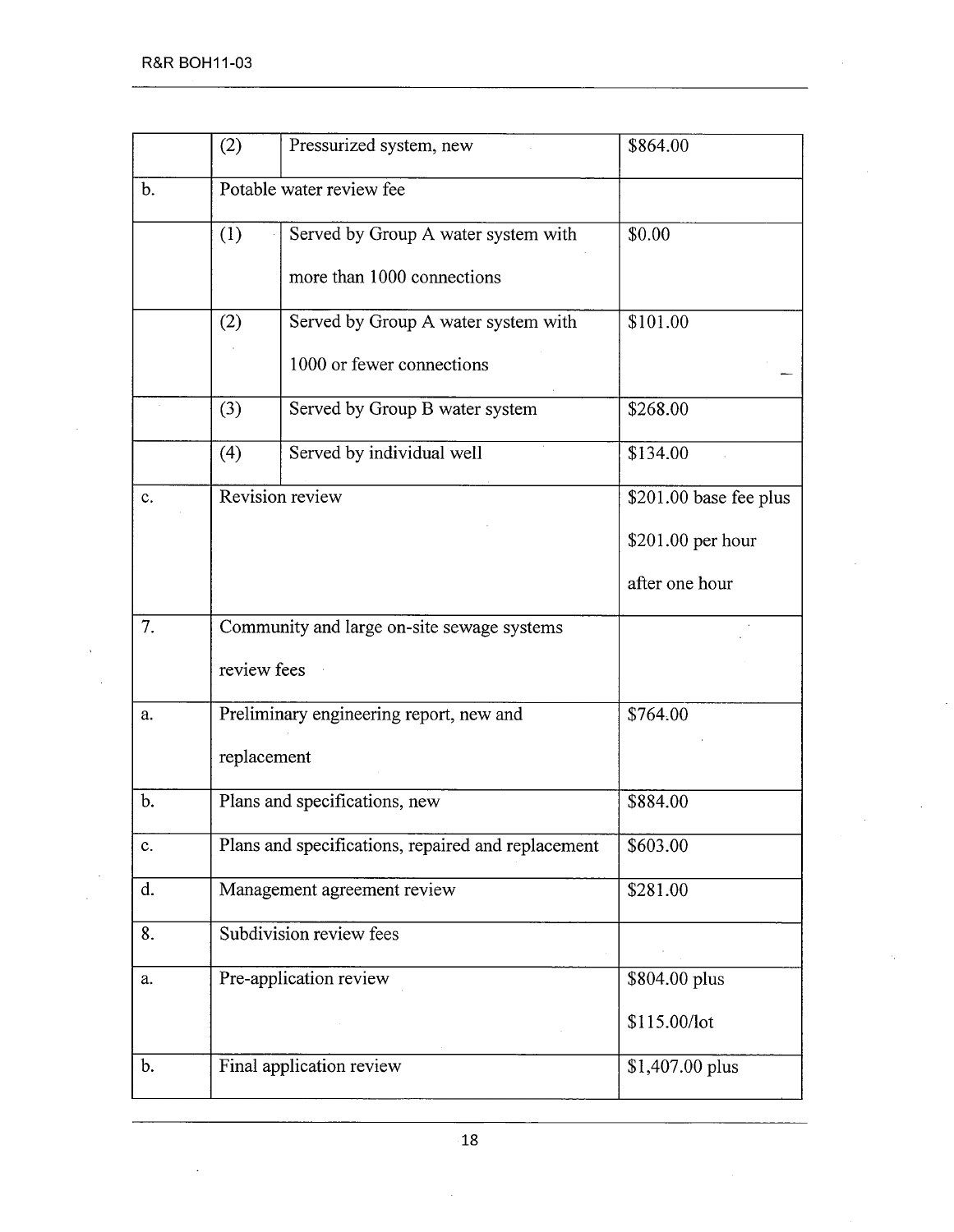|               |                                                | \$175.00/lot           |
|---------------|------------------------------------------------|------------------------|
| 9.            | Sewage review committee fees                   |                        |
| a.            | Appeal review                                  | \$1,487.00             |
| $\mathbf b$ . | Refunds, non refundable amount                 | \$75.00                |
| 10.           | Miscellaneous fees                             |                        |
| a.            | Building remodel review                        | \$523.00 base fee plus |
|               |                                                | potable water review   |
|               |                                                | fee as delineated in   |
|               |                                                | Part 2, subsection     |
|               |                                                | 6.b., but the potable  |
|               |                                                | water review fee shall |
|               |                                                | be waived if a potable |
|               |                                                | water review has       |
|               |                                                | been completed in the  |
|               |                                                | last two years         |
| $\mathbf b$ . | Wastewater tank manufacturers standards review | \$201.00 base fee plus |
|               |                                                | \$201.00/hour after    |
|               |                                                | one hour               |
| c.            | On-site sewage system maintainer's maintenance |                        |
|               | and performance monitoring inspection report   |                        |
|               | filing:                                        |                        |
|               | (1) Periodic maintenance and performance       | \$28.00                |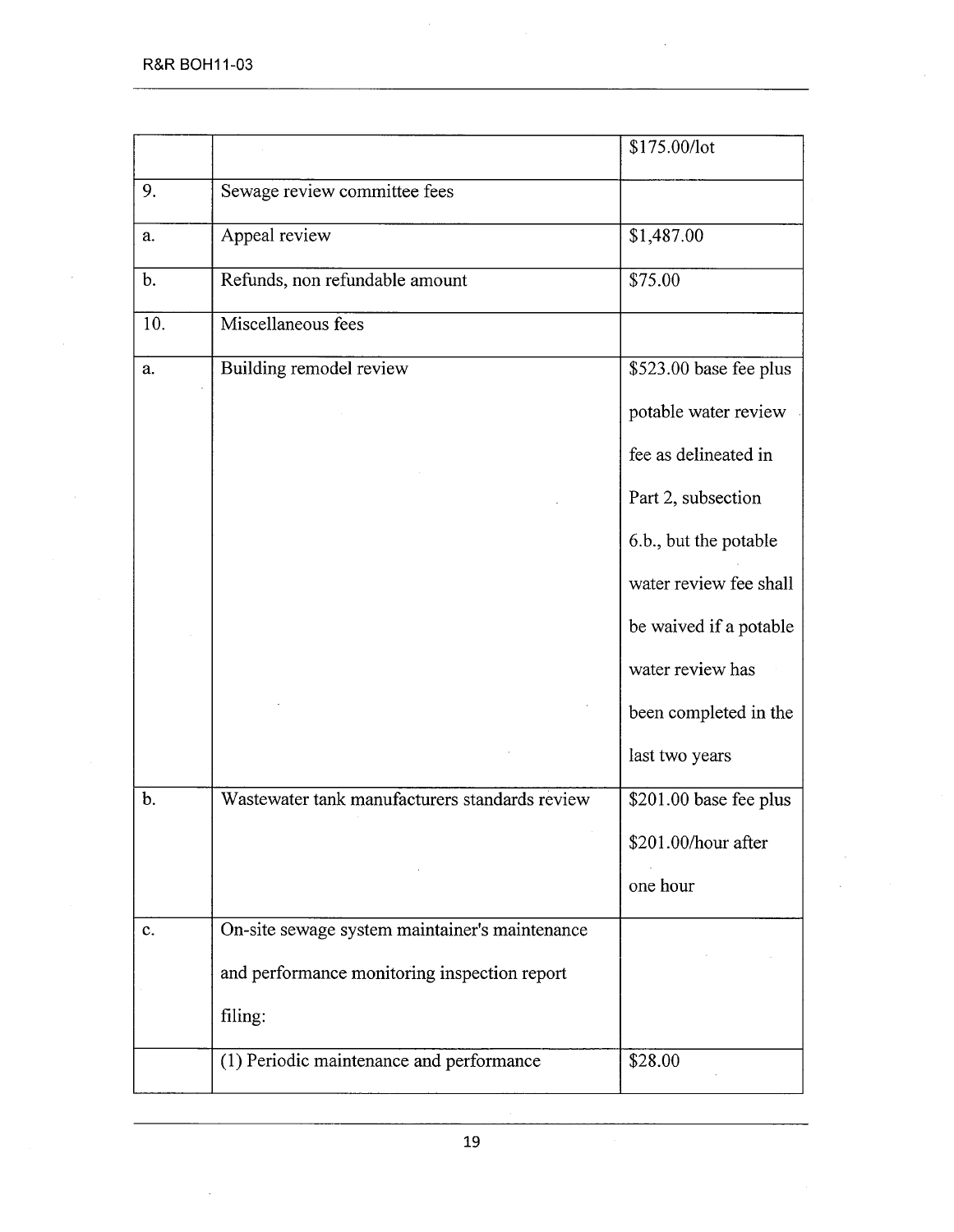$\label{eq:2.1} \mathcal{L}_{\text{max}}(\mathcal{L}_{\text{max}}) = \mathcal{L}_{\text{max}}(\mathcal{L}_{\text{max}})$ 

 $\sim$ 

|                           | monitoring                                          |                        |
|---------------------------|-----------------------------------------------------|------------------------|
|                           | (2) Monitoring and performance inspection before    | \$111.00               |
|                           | transfer of title to property                       |                        |
| d.                        | Alternative, community, commercial system           | \$201.00               |
|                           | monitoring by the health officer                    |                        |
| e.                        | Review of new proprietary device, method or         | actual cost            |
|                           | product                                             |                        |
| f.                        | Disciplinary/performance review conference for      | \$603.00               |
|                           | certificate of competency holder                    |                        |
| g.                        | Reinstatement of certificate after suspension       | applicable certificate |
|                           |                                                     | fee                    |
| h.                        | Reinspection fee                                    | actual cost/\$201.00   |
|                           |                                                     | minimum                |
| $\overline{\mathbf{i}}$ . | Change of designer of record                        | \$201.00               |
| j.                        | Replacement private well/spring location review     | \$261.00               |
| k.                        | Watertable monitoring plan review                   | \$905.00               |
| 1.                        | On-site sewage system operation and maintenance     | \$40.00                |
|                           | program fee due from buyer or transferee of a       |                        |
|                           | property served by on-site sewage system at time of |                        |
|                           | sale or transfer of property ownership              |                        |
| m.                        | Report on the condition of an individual private,   | \$422.00               |
|                           | nonpublic well                                      |                        |
|                           |                                                     |                        |

 $\bar{\mathbf{v}}$ 

l,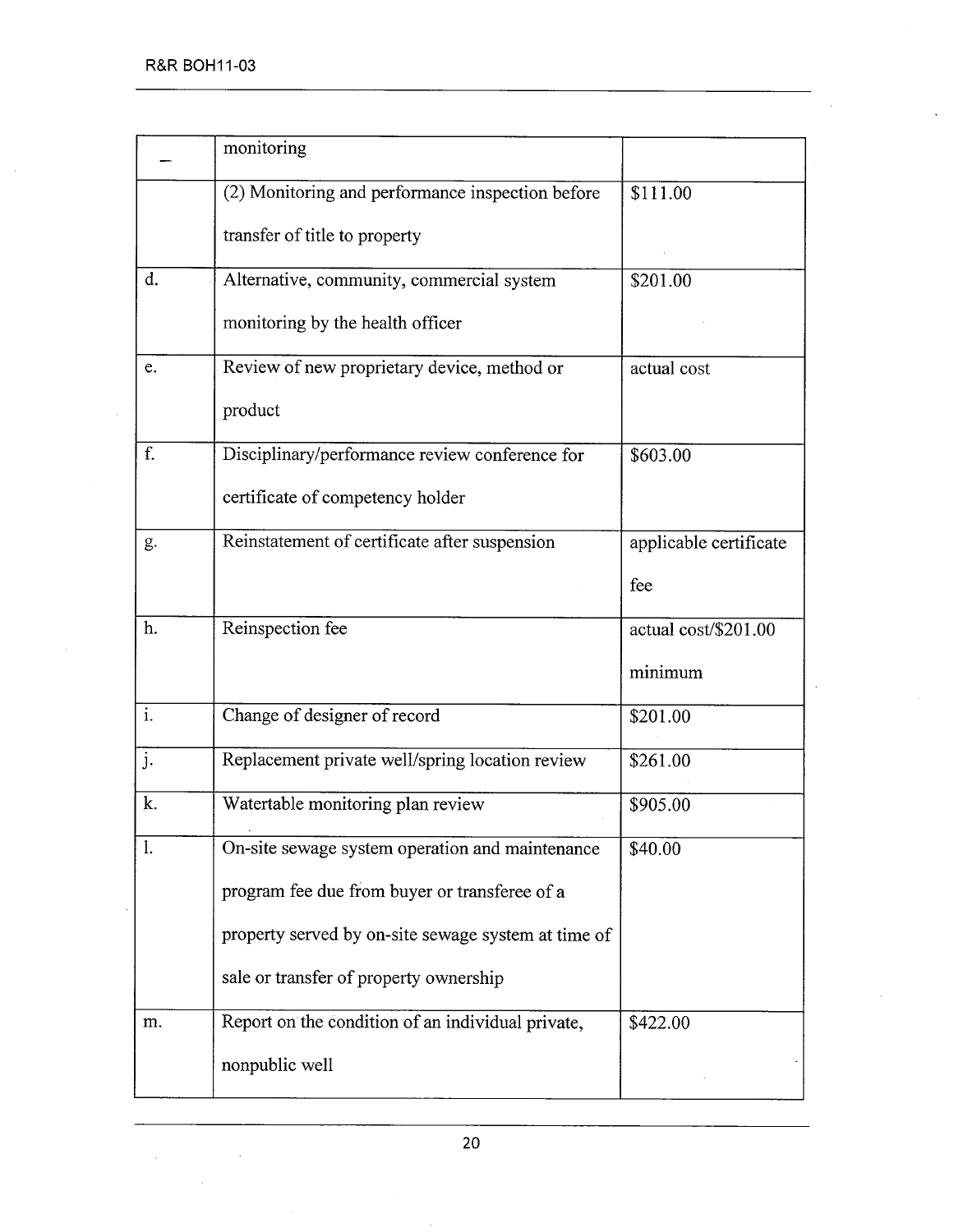| 0.          | Report on the condition of an on-site sewage        | \$603.00               |
|-------------|-----------------------------------------------------|------------------------|
|             | system and an individual private, nonpublic well on |                        |
|             | the same premises                                   |                        |
| p.          | Annual product development permit                   | actual cost of review  |
|             |                                                     | of permit application, |
|             |                                                     | permit issuance and    |
|             |                                                     | monitoring of product  |
|             |                                                     | performance data       |
| $q_{\cdot}$ | Rainwater catchment system review                   | actual cost of review  |
|             |                                                     | of application for     |
|             |                                                     | approval of rainwater  |
|             |                                                     | catchment system       |
|             |                                                     | source                 |

32 SECTION 2. R&R 3, Part 13, Section 3, as amended, and BOH 13.04.070 are

33 each hereby amended to read as follows:

34 Domestic water supply source. No on-site sewage system may be constructed 35 or expanded if the plumbing fixtures draining to the system are not supplied with water 36 from an approved source. An approved water source consists of one of the following: 37 A. Public water source: A public water source currently in compliance with 38 chapter 246-290 or 246-291 WAC and BOH Title 12. 39 B. Private individual well source: A private well on a lot five acres or greater in 40 size or a lot created prior to May 18, 1972, which complies with all of the following

41 conditions: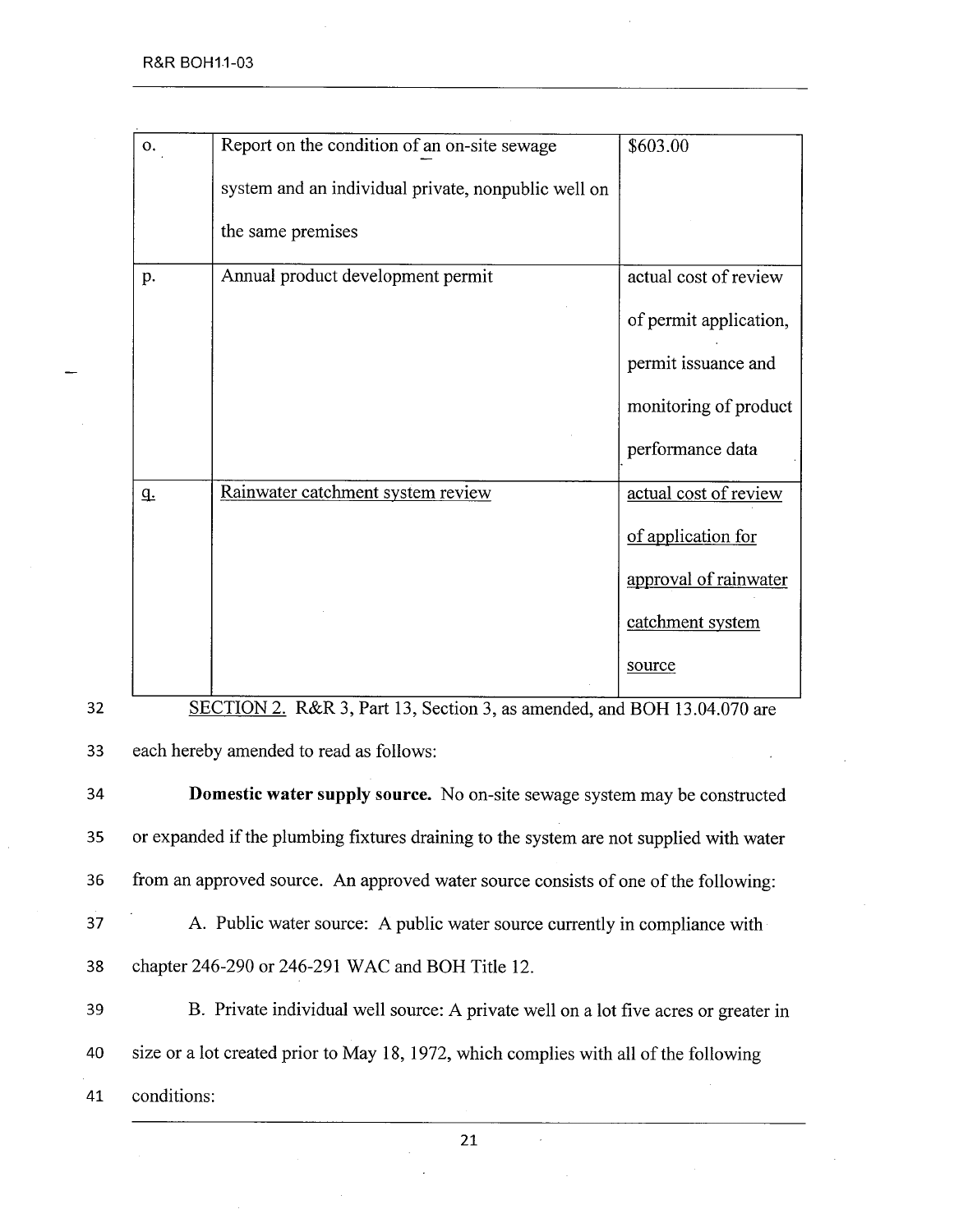| 42 | 1. ((Source)) Well location approval: Any proposed new or replacement                     |
|----|-------------------------------------------------------------------------------------------|
| 43 | individual private well location shall be submitted to the health officer and receive     |
| 44 | approval prior to construction of the ((water source)) well.                              |
| 45 | a. All private water system development in the urban growth area or in the                |
| 46 | rural area as defined by the King County Comprehensive Plan is subject to the provisions  |
| 47 | of King County Code Sections 13.24.140 and 13.24.138, respectively.                       |
| 48 | b. Proposed new initial water ((source)) well locations shall be accurately               |
| 49 | specified upon an OSS site design application and shall be submitted for review by the    |
| 50 | health officer in conjunction with evaluation of the proposed OSS design. If the          |
| 51 | protective well radius is within ten feet of any lot line, easement line or any source of |
| 52 | contamination, the health officer may require the well site to be surveyed.               |
| 53 | c. Application for replacement water ((source)) well locations shall be made on           |
| 54 | forms obtained from the health officer and shall be accompanied by a review fee as        |
| 55 | specified in the fee (( <del>[schedule]</del> )) schedule.                                |
| 56 | d. The new or replacement well location shall be clearly identified at the site.          |
| 57 | e. Information shall be provided as part of the ((source)) well location                  |
| 58 | application to include, at minimum, a completely dimensioned plot plan, drawn to a scale  |
| 59 | not smaller than one inch equals one hundred feet accurately showing the location of the  |
| 60 | proposed water ((source)) well relative to property boundary lines, existing and proposed |
| 61 | OSS components including OSS reserve area, existing and proposed structures, roads and    |
| 62 | driveways, surface water, direction of surface drainage, a designated ((source)) well     |
| 63 | protection sanitary control area and any other features relevant to the siting of a water |
| 64 | ((source)) well location.                                                                 |

l.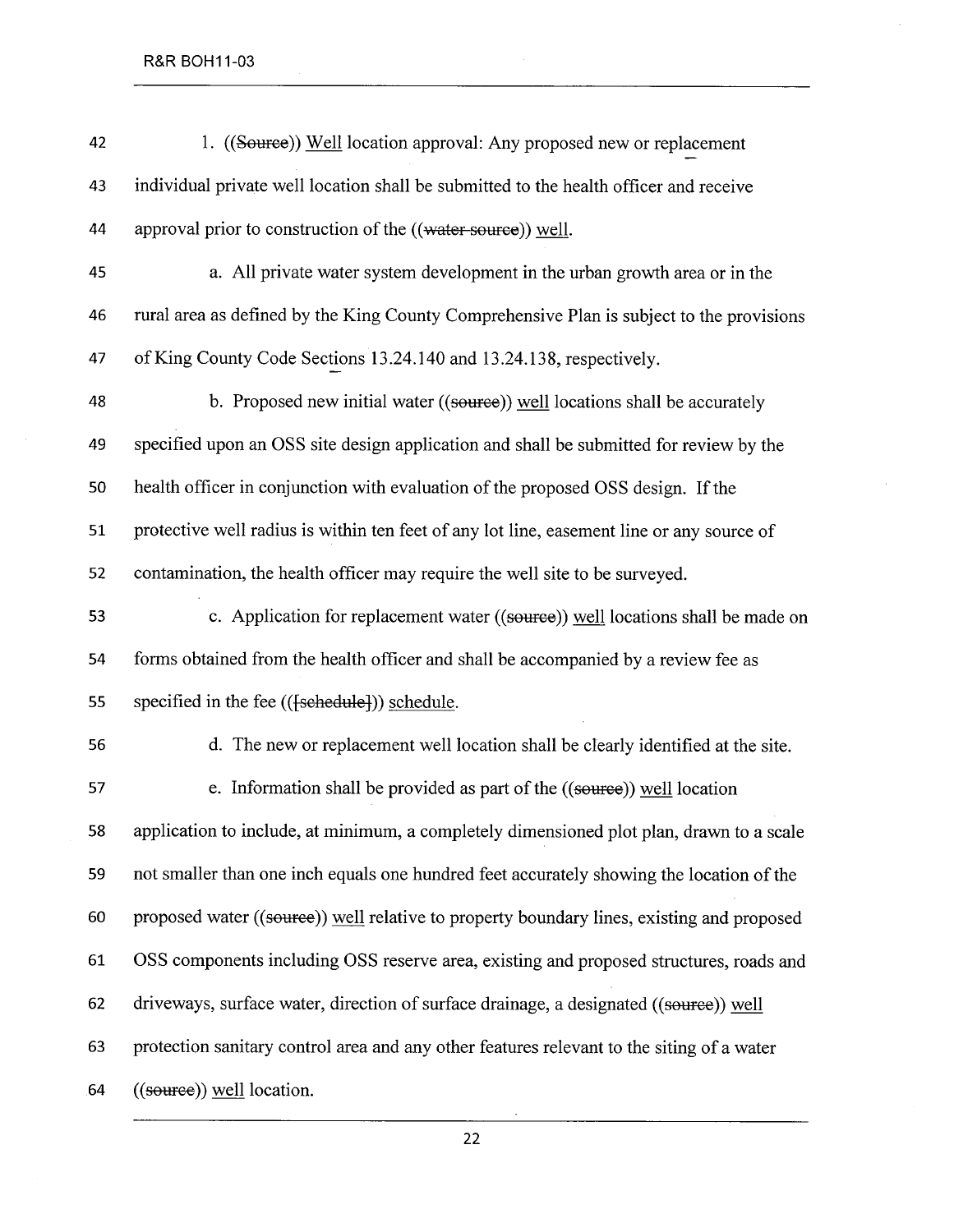65 f. A water well ((source)) site approval is valid for two years from the date of 66 approval or until the expiration of a building permit issued by the building official for 67 construction of the primary structure to be served by the new well, whichever period is 68 longer.

69 2. ((Source)) Water well protection covenant: The property owner shall 70 establish a ((source)) water well protection sanitary control area by providing a recorded 71 protective covenant prohibiting, within a horizontal distance of not less than one hundred 72 feet of the well, potential sources of contamination as described in BOH 12.24.010 and 73 WAC 173-160-171.

74 3. Demonstrate adequate water quantity by:

75 a. Driling, in known or suspected areas of low production, the well and 76 conducting a four hour pump test that demonstrates that the proposed ((source)) well is 77 capable of providing water to a residential dwellng in the amount of not less than four 78 hundred gallons per day. This pump test may be required to be performed during the 79 months of August, September or October at the health officer's discretion; or

80 b. Providing, in all other areas, adequate information to the satisfaction of the 81 health officer to demonstrate the aquifer's capability to provide four hundred gallons per 82 day. This information may include well logs or pumping reports from neighboring wells 83 utilizing the same aquifer. The neighboring well or wells shall be shown on a map of the 84 surrounding area identifying both the subject property and the location of the well or 85 wells identified as neighboring. The map shall be included with the OSS site design 86 application submittaL.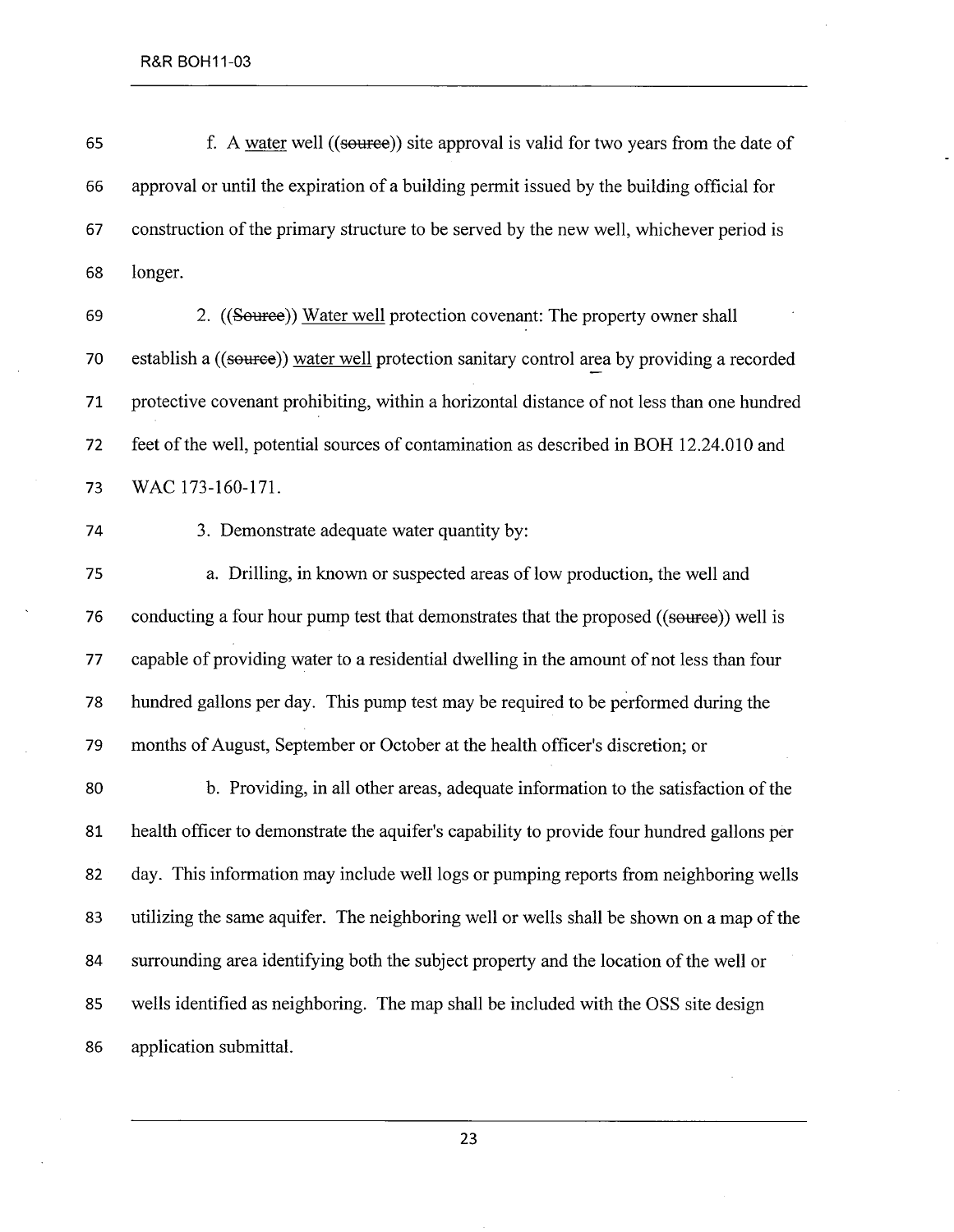87 4. Demonstrate adequate water quality by submitting results of all tests taken for 88 the following and showing: 89 a. At least one bacteriological analysis from the ((source)) well water which 90 does not exceed the maximum contaminant level prescribed in WAC 246-291-320; and 91 b. At least one chemical test for nitrate and arsenic from the ((source)) well 92 water described in table 1, WAC 246-291-330, which does not exceed the maximum 93 contaminant level  $((per))$  under WAC 246-291-330. 94 5. Provide a copy of well driller's report ((per requirements of WAC 173-160-95 (69)) under WAC 173-160-141. 96 6. Construction of the well must meet Washington state Department of 97 Ecology's construction standards ((as per requirements of WAC)) under chapter 173-160 98 WAC. 99 C. A private spring on a lot five acres or greater or a lot created prior to May 18, 100 1972, that complies with all of the following conditions prior to application for OSS site 101 design approval: 102 1. Application for an individual private spring water source shall be made on 103 forms provided by the health officer and shall be accompanied by a fee as specified in the 104 fee schedule. 105 2. The application shall include: a recorded protective covenant of no less than 106 two hundred feet up slope and one hundred feet down slope from the spring prohibiting 107 any potential sources of contamination as described in BOH ((Section)) 13.04.070 B.2., a 108 spring location plot plan, a detailed spring construction plan, and information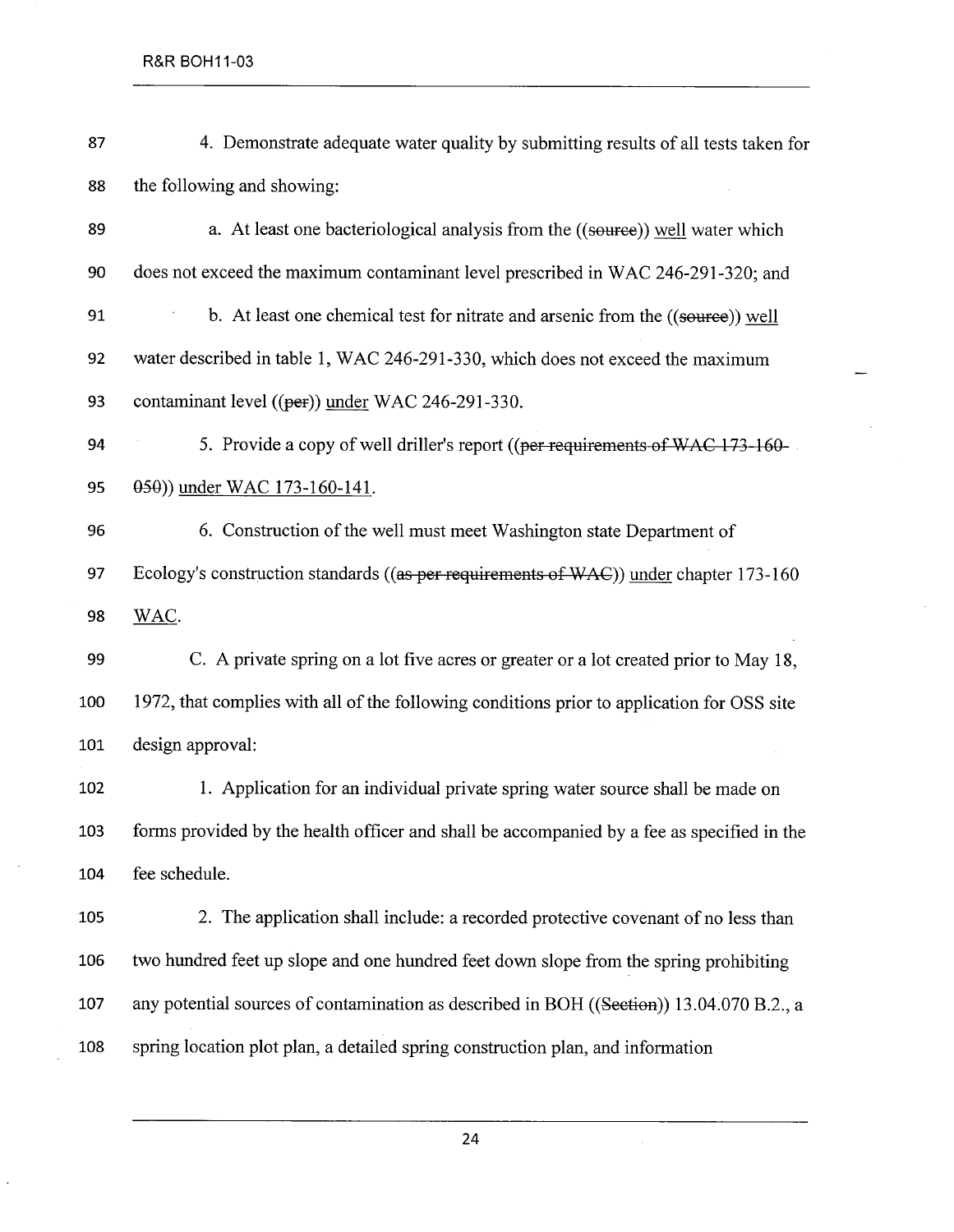| 109 | demonstrating acceptable water quality and quantity as specified in BOH 12.20.040 and    |
|-----|------------------------------------------------------------------------------------------|
| 110 | chapter 246-291 WAC.                                                                     |
| 111 | 3. Within thirty $((30))$ days of receiving a complete application the health            |
| 112 | officer shall approve, deny or notify the applicant that the application is pending.     |
| 113 | Reasons for denial or pendency of the application shall be stated in writing.            |
| 114 | D. A rainwater catchment system that serves as the only source of drinking water         |
| 115 | for a single family residence and that complies with each of the following conditions:   |
| 116 | 1. The health officer finds that requiring connection of the plumbing system to          |
| 117 | an approved public water source or to an approved private well would cause undue         |
| 118 | hardship.                                                                                |
| 119 | 2. Application for a rainwater catchment system source approval shall be                 |
| 120 | submitted for review on forms provided by the health officer. The applicant shall pay to |
| 121 | the health officer the rainwater catchment system review fee as specified in the fee     |
| 122 | schedule, payable after completion of the application review.                            |
| 123 | 3. Application for a rainwater catchment system source approval shall be                 |
| 124 | prepared by any one or more of the following:                                            |
| 125 | a. a professional engineer authorized under a current, valid license to practice         |
| 126 | in Washington state;                                                                     |
| 127 | b. an environmental health professional holding a current, valid registration            |
| 128 | from either the Washington State Environmental Health Association or the National        |
| 129 | <b>Environmental Health Association;</b>                                                 |
| 130 | c. a King County licensed water system designer holding a current, valid                 |
| 131 | license to design water systems in King County; and                                      |

 $\hat{\mathcal{A}}$ 

 $\sim 10^7$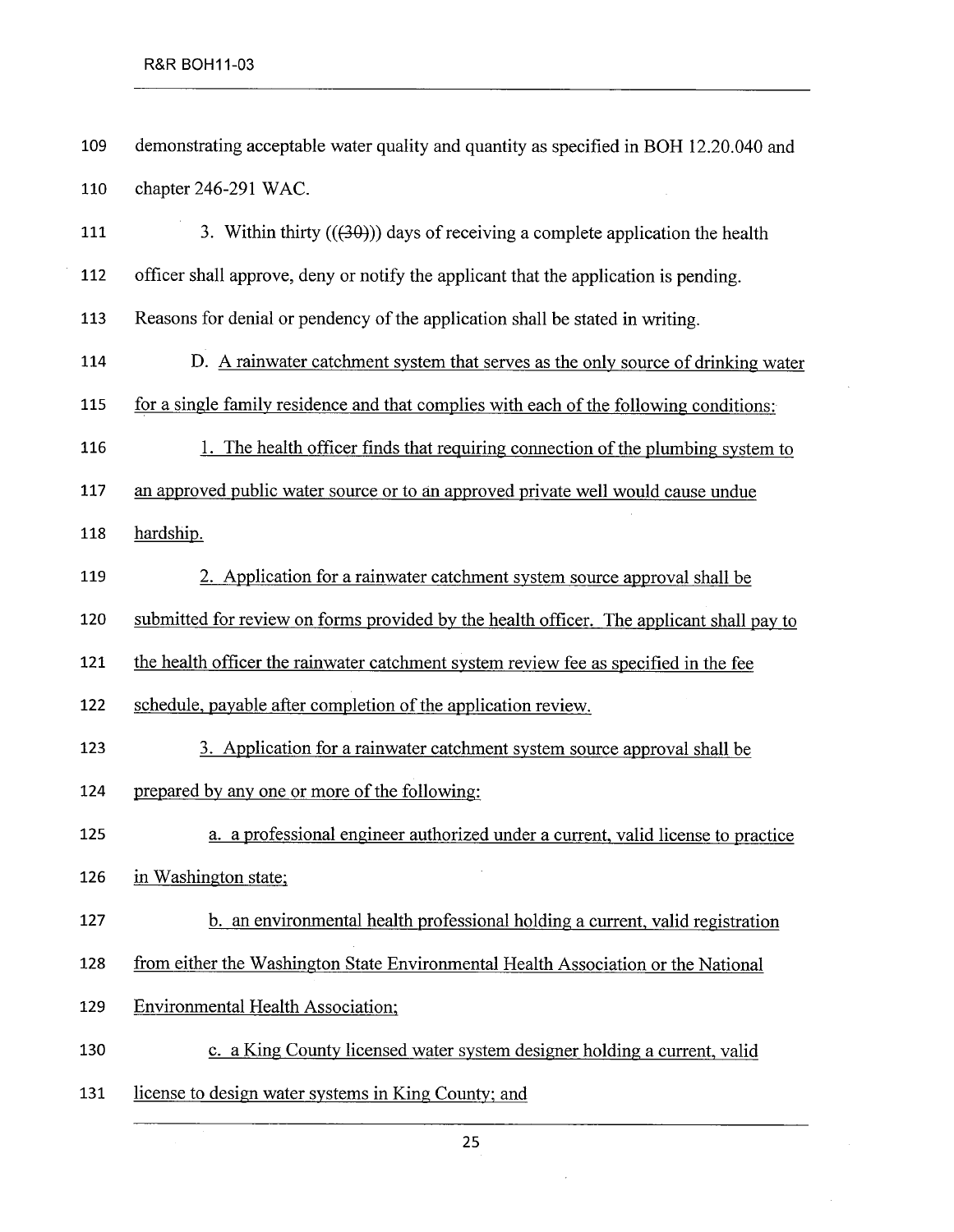R&R BOH11-03

| 132 | d. a rainwater system designer holding a current, valid accreditation from the                 |
|-----|------------------------------------------------------------------------------------------------|
| 133 | American Rainwater Catchment System Association.                                               |
| 134 | 4. Rainwater catchment system source design shall conform to Part III of                       |
| 135 | Chapter 16 of the Uniform Plumbing Code, 2009 edition, as amended, and shall include,          |
| 136 | at a minimum, the following information:                                                       |
| 137 | a. estimated daily and weekly and annual demand;                                               |
| 138 | b. available catchment area and estimated annual rainwater capture;                            |
| 139 | c. roofing materials used;                                                                     |
| 140 | d. storage capacity of and materials used in the construction of the rainwater                 |
| 141 | catchment system;                                                                              |
| 142 | e. treatment specifications including filtrations and disinfection system                      |
| 143 | specifications; and                                                                            |
| 144 | f. operation and maintenance requirements.                                                     |
| 145 | 5. Composite or shake shingles or other materials determined by the health                     |
| 146 | officer to present a risk of contamination may not be approved or used as roofing              |
| 147 | materials for a rainwater catchment system source.                                             |
| 148 | <u>6. Before using a rainwater catchment system source, the property owner shall</u>           |
| 149 | file in the county recorder's office a notice on title advising that the property is served by |
| 150 | a rainwater catchment system and including the following information:                          |
| 151 | a. the estimated daily, weekly and annual water supply furnished by the                        |
| 152 | rainwater catchment system;                                                                    |
| 153 | b. that the water supply from the rainwater catchment system may be limited                    |
| 154 | due to variations in rainfall or usage; and                                                    |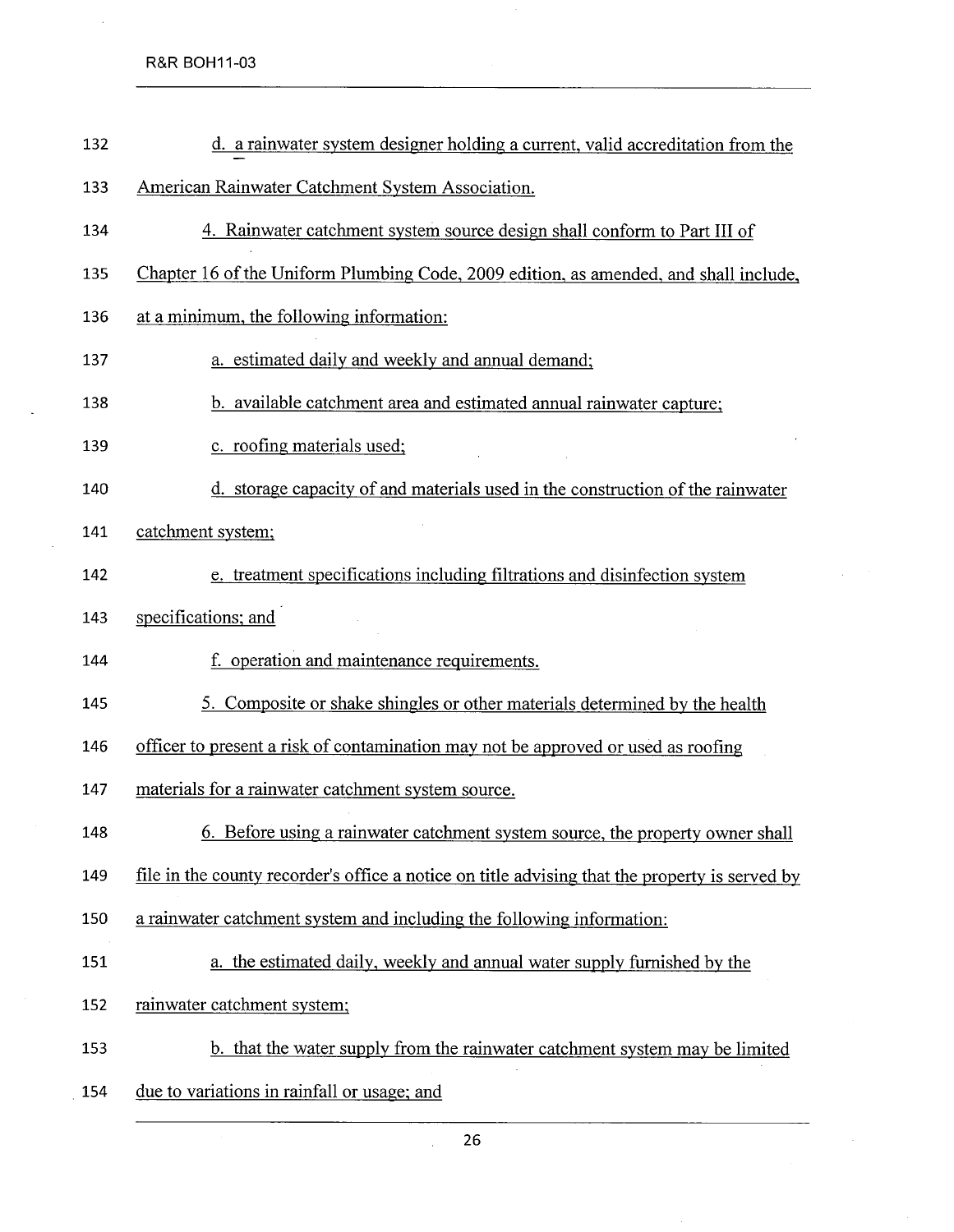| 155 | c. that regular maintenance of the treatment system and components is required           |
|-----|------------------------------------------------------------------------------------------|
| 156 | in order to minimize the risk of consuming contaminated water.                           |
| 157 | E. Lot area designated in whole or in part as a critical area may be included in the     |
| 158 | computation of the minimum five-acre lot size required $((by))$ under subsections B. and |
| 159 | C. of this section.                                                                      |
| 160 | NEW SECTION. SECTION 3. There is hereby added a new section to BOH                       |
| 161 | chapter 13.08 to read as follows:                                                        |
| 162 | Rainwater catchment system. "Rainwater catchment system" means a cistern or              |
| 163 | cisterns, pipe, fittings, pumps and other plumbing appurtenances required for or used to |
| 164 | harvest and distribute rainwater.                                                        |
| 165 | SECTION 4. Severability. If any provision of this rule or its application to any         |

 $\hat{\mathcal{A}}$ 

 $\ddot{\phantom{a}}$ 

l.